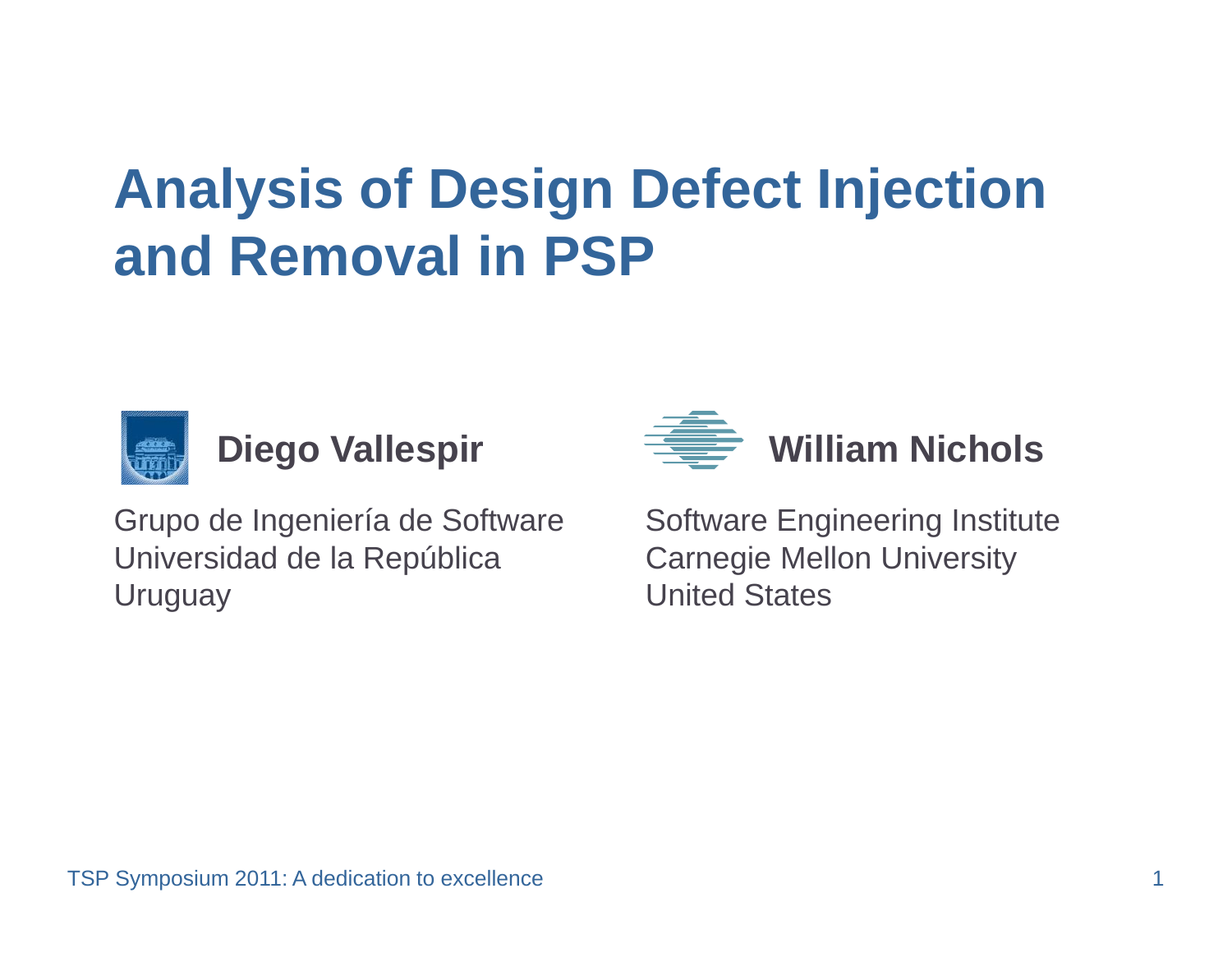# **Agenda**

The Role of Defects

Our Research

The Data Set

Where the Defects Are Injected

Analysis of Design Defects

- Defect types injected during design
- When are the defects removed
- $-$  Cost to remove the defects injected in design

"Playing" with the Data

Conclusions and Future Work

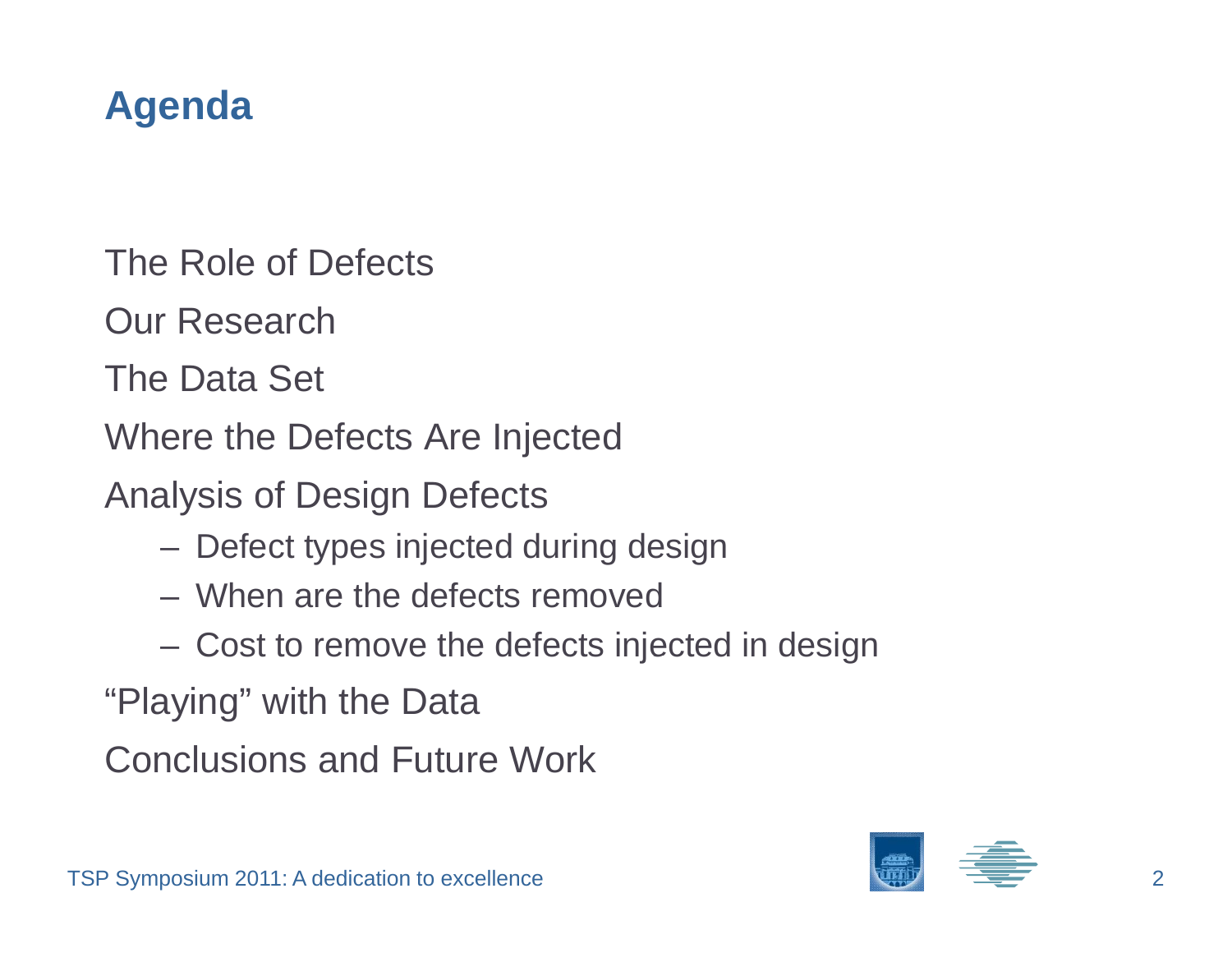### **The Role of Defects**

- **A primary goal in SPI: more efficient software** development
- **Software defects work against this goal**
- $\mathbb{R}^3$  To prevent or remove defects efficiently, we have to understand them:
	- Where and when are defects injected and removed?
	- Which defect type is most frequently injected?
	- Which type is most expensive to remove?
	- How many and which types of defects escape into unit test?
	- Other considerations

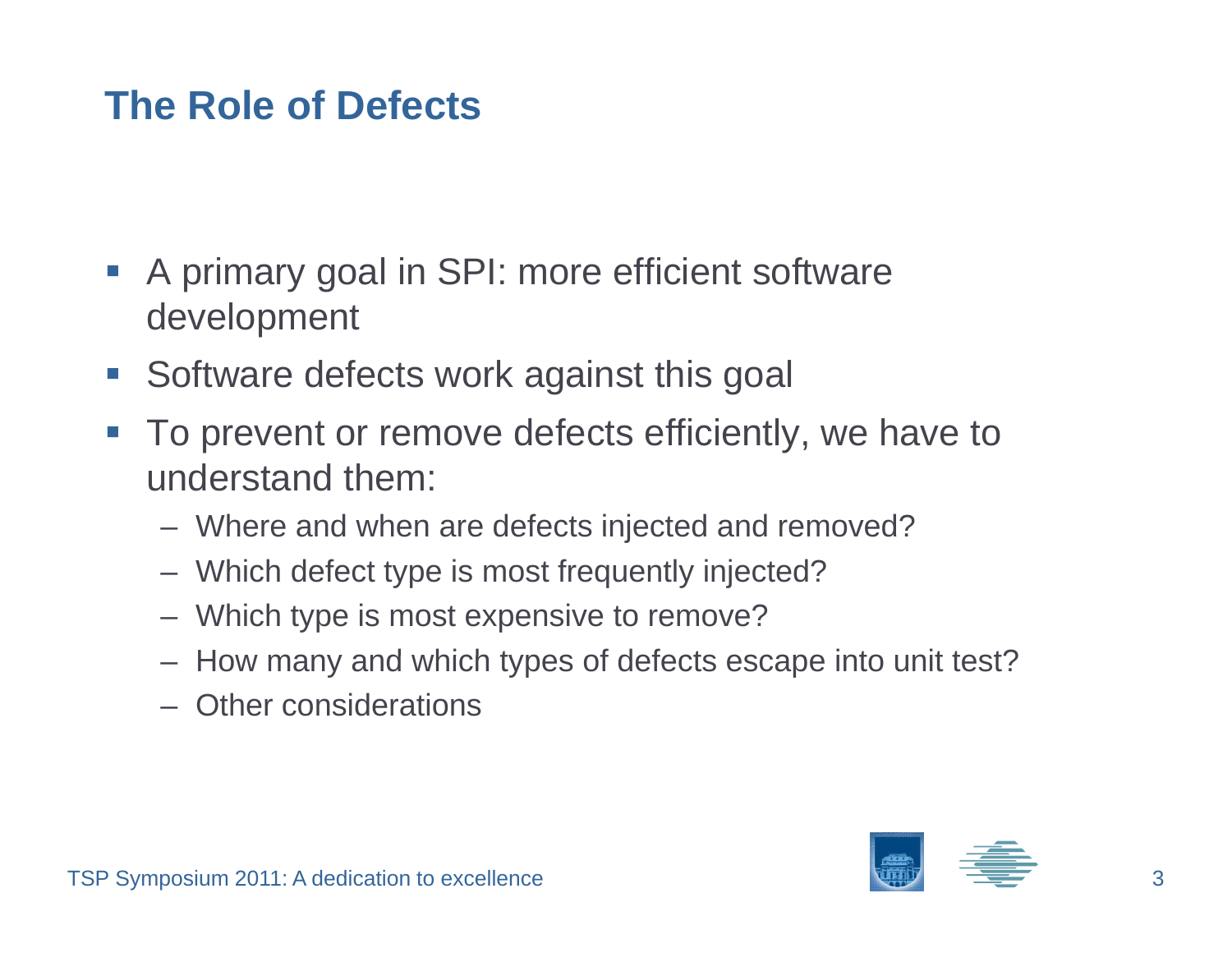

Research goal: analyze PSP data to learn about the characteristics of defects injected during design

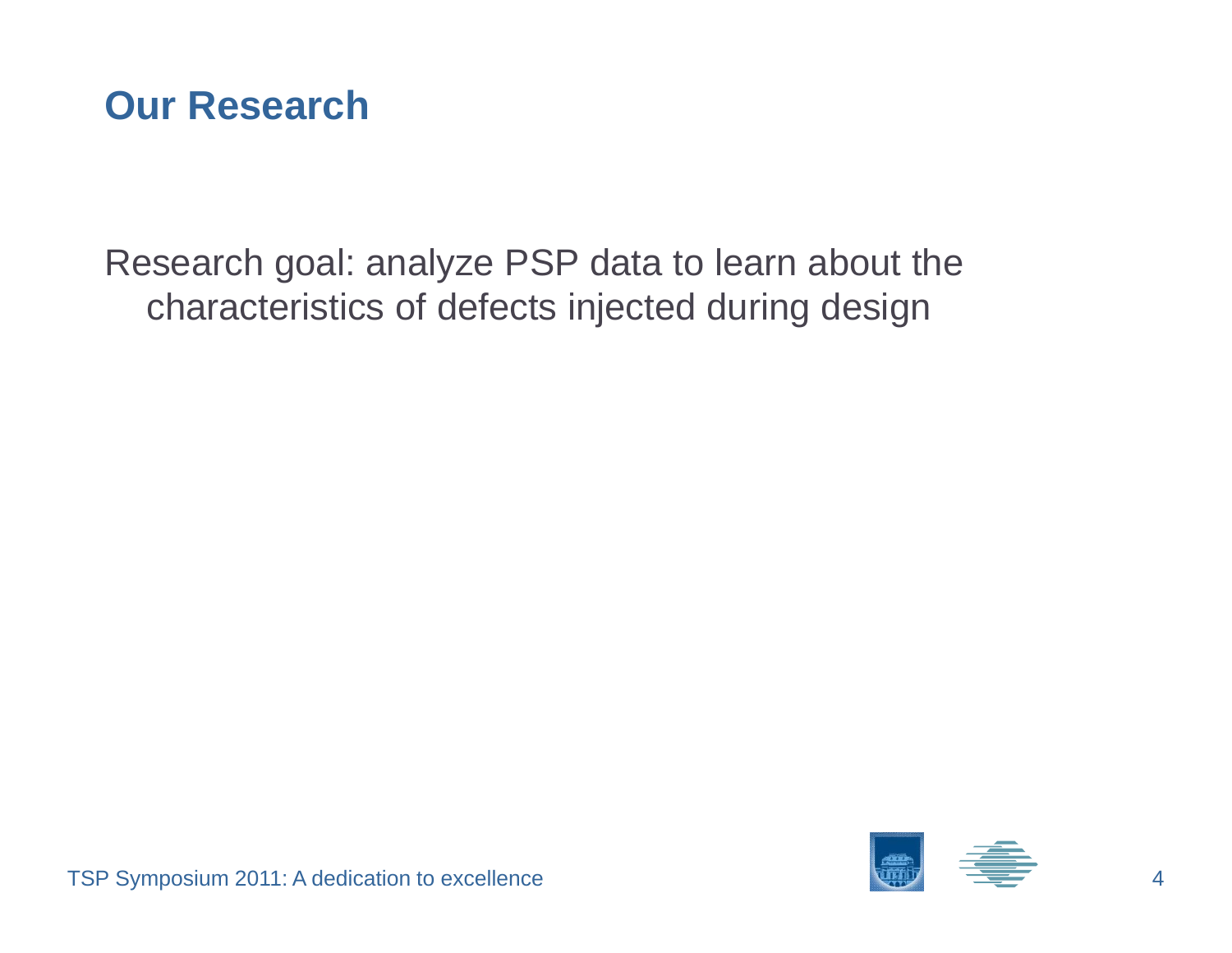### **The Data Set**

PSP 8 program course

From October 2005 to January 2010

Only PSP2.1 was considered

- Programs 6, 7 and 8
- Threat to validity: the students who generated the data were in a learning process, so the PSP techniques may not have been well applied

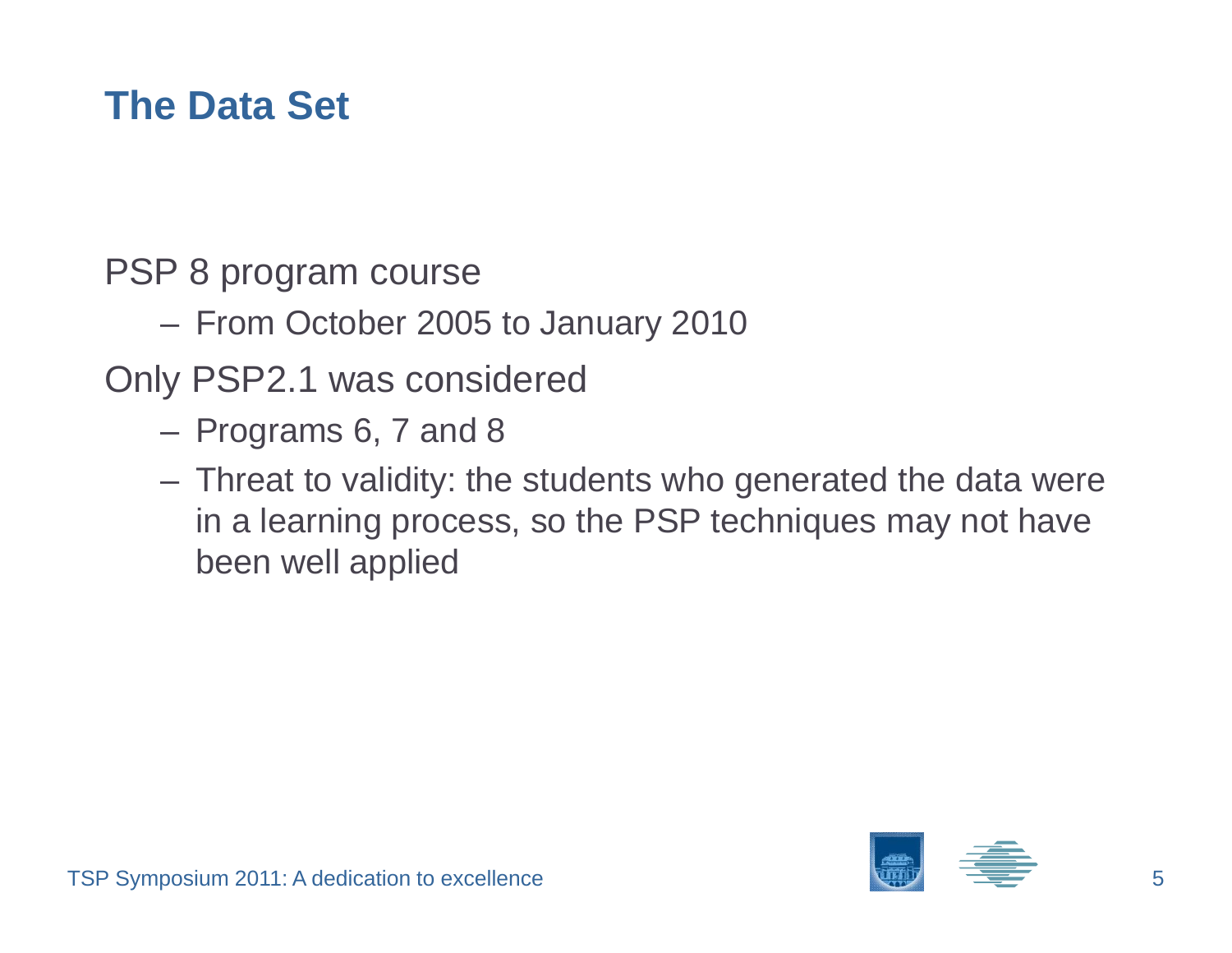# **The Data Set (2)**



94 engineers used the Java,  $C++$ ,  $C#$  and C programming languages

Reason: these languages used similar syntax, subprogram and data constructs

Threat to validity: Java, C++, and C# are OO languages but C is not and we are analyzing design defects. (Thanks, reviewers, for pointing this out.)

However, the C language was used only by 4 engineers.

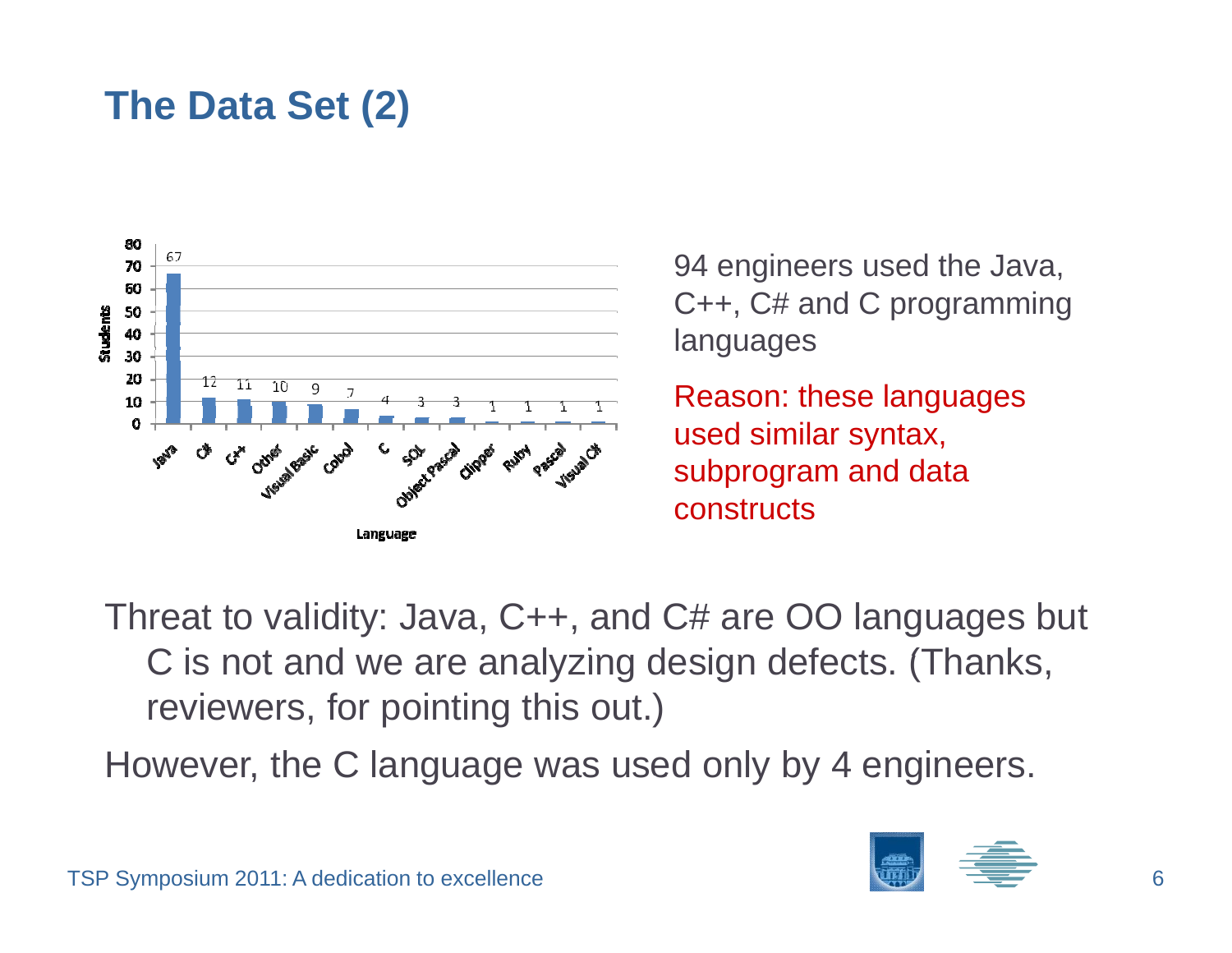# **The Data Set (3)**

94 engineers

- 2 did not record any defects in the last 3 programs.
- 11 did not record any defects during design phase.
- For our analysis, we sometimes use data from 92 engineers, while other times using data from 83 engineers, depending on the analysis needs.

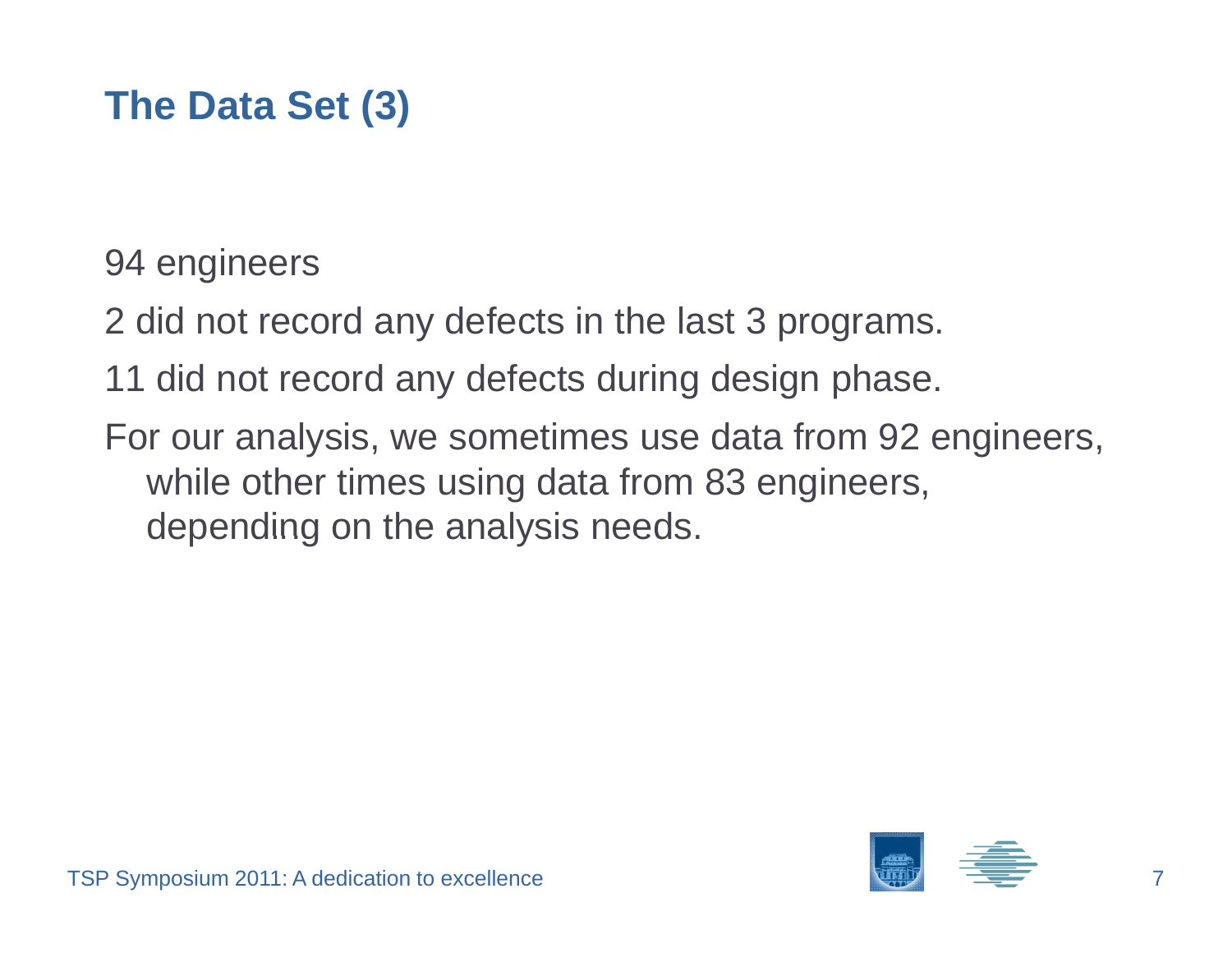#### **Where the Defects Are Injected**

|             | <b>DLD</b> | <b>DLDR</b> | Code | <b>CR</b> | Comp | UT  |
|-------------|------------|-------------|------|-----------|------|-----|
| <b>Mean</b> | 46.4       | 0.4         | 52.4 | 0.3       | 0.03 | 0.5 |
| Lower       | 40.8       | 0.2         | 46.7 | 0.0       | 0.0  | 0.2 |
| Upper       | 52.0       | 0.7         | 58.1 | 0.7       | 0.09 | 0.9 |
| Std. Dev.   | 27.2       | 1.7         | 27.4 | 1.8       | 0.3  | 1.8 |

As we expected, almost 99% of the defects are injected in the DLD and Code phases.

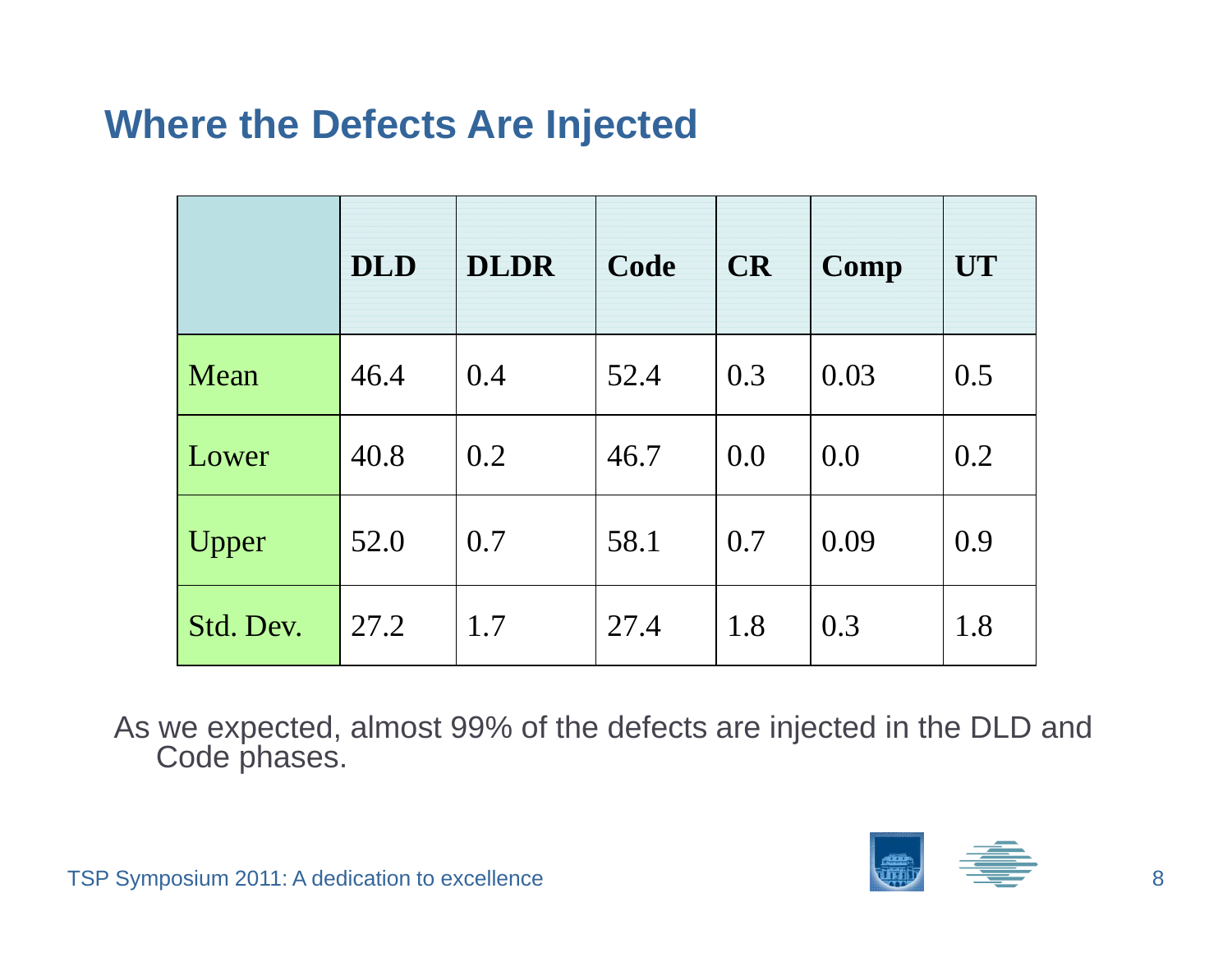#### **Where the Defects Are Injected (2)**

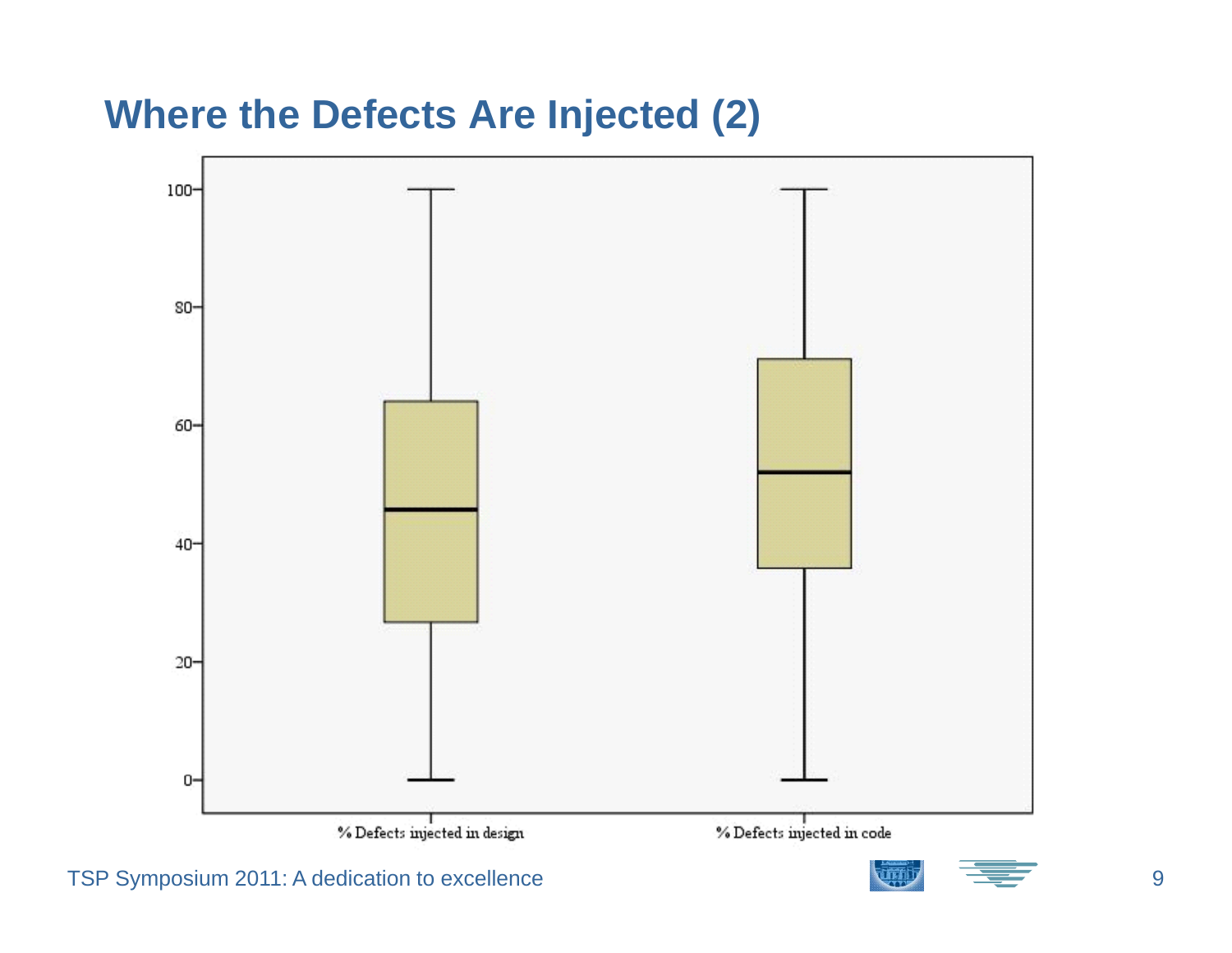#### **Where the Defects Are Injected (3)**

- The variability between individuals is substantial. For example, some engineers don't inject defects during design and some of them don't inject defects during code.
- Future work: try to understand the characteristics of individuals exhibiting different defect injection patterns

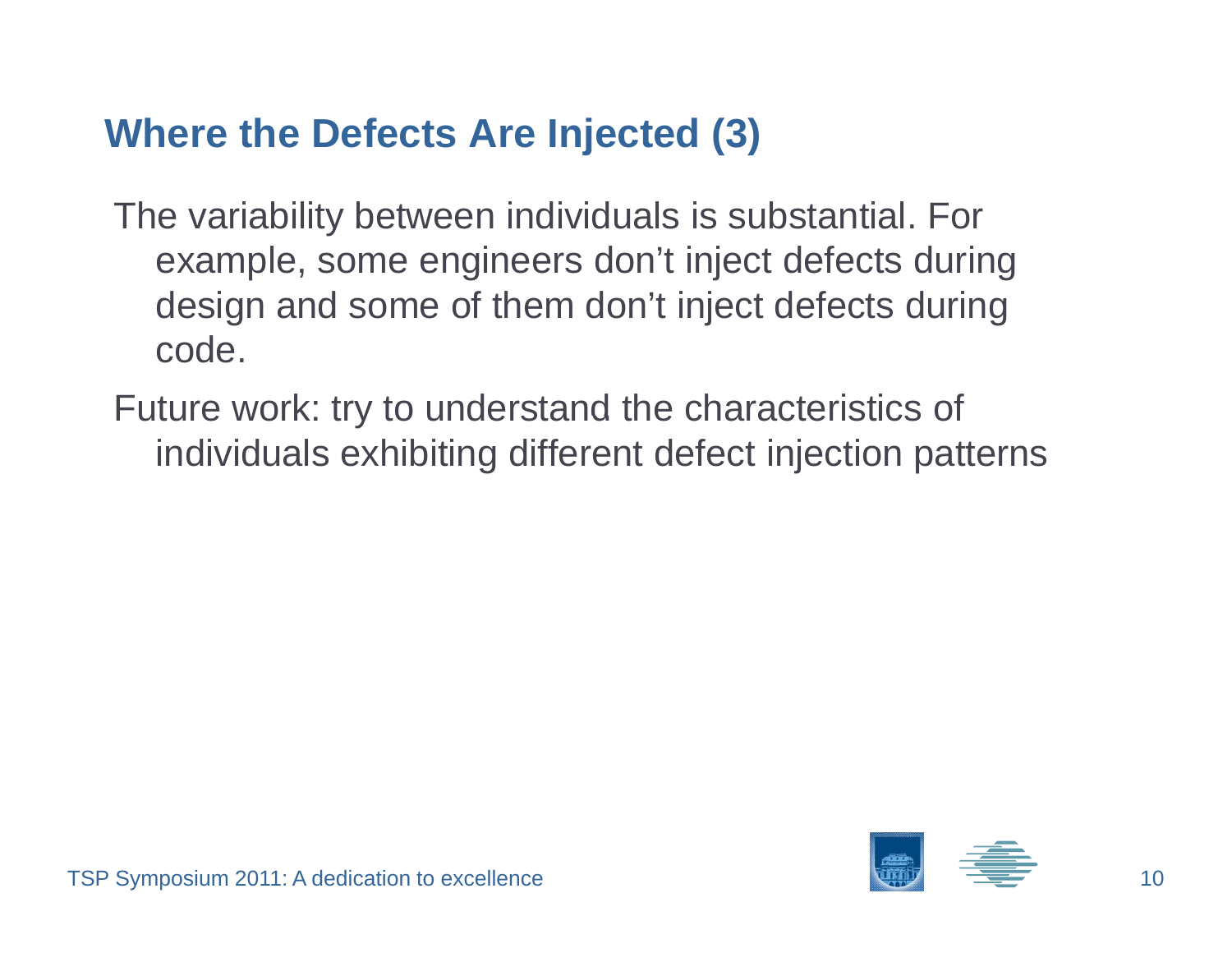# **Analysis of Design Defects**

In this work, we focus on design defects.

We reduced our data set to the 83 engineers who injected design defects.

Based on our analysis, we will discuss:

- What types of defects are injected during design
- When those defects are removed
- The effort required to find and fix defects

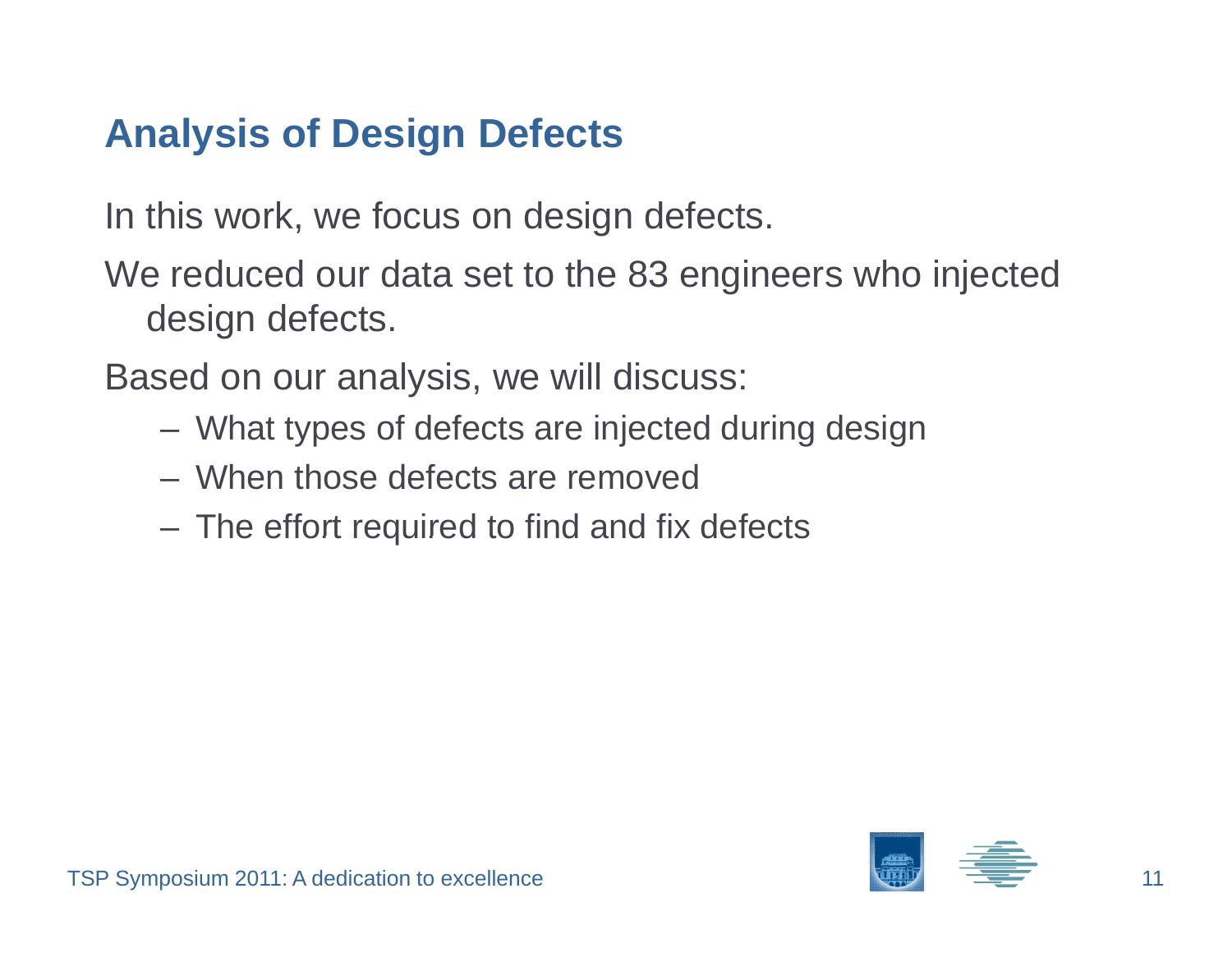#### **Defects Types Injected During Design**

|                         |  |               | Docs. Syn. Build Assign. Inter. Check Data Func. Syst. Env. |                        |                     |      |
|-------------------------|--|---------------|-------------------------------------------------------------|------------------------|---------------------|------|
| Mean                    |  |               | 6.9 6.0 0.1 12.6 10.0 4.6 9.8                               |                        | 46.6 0.2            | 3.1  |
| Lower                   |  | 3.3 2.5 $0.0$ | 8.2                                                         | 5.1 1.6 6.3 39.7 0.0   |                     | 0.9  |
| Upper 10.5 9.5 0.3 17.0 |  |               |                                                             | 15.0 7.6 13.3 53.5 0.6 |                     | 5.3  |
|                         |  |               | Std. dev. 16.6 16.0 0.8 20.2                                | 22.5 13.8              | $16.0$ $31.5$ $1.7$ | 10.1 |

To improve the detection of design defects, we first want to know which types of defects were injected during the Design phase.

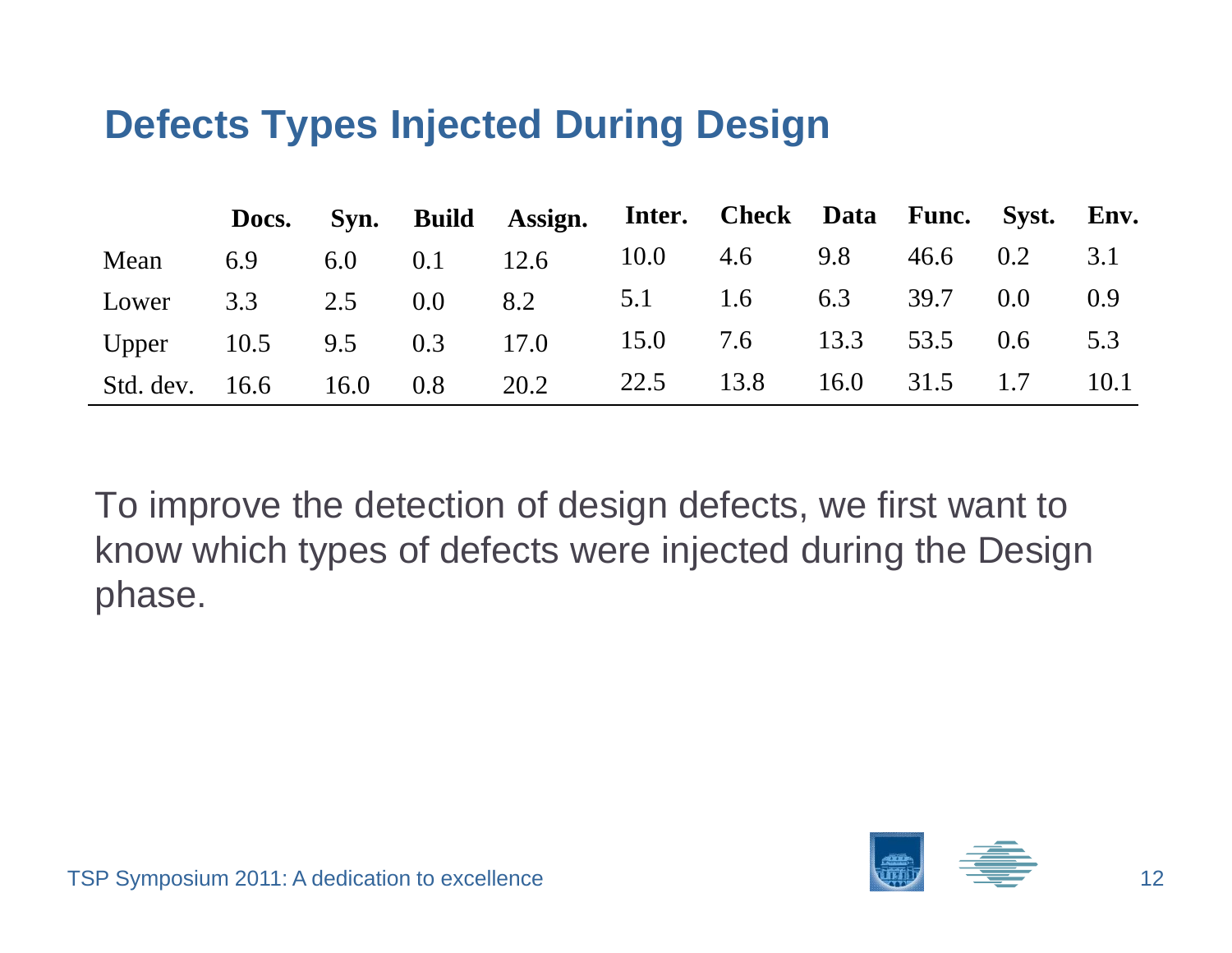## **Defects Types Injected During Design**

|                           |             |     | Docs. Syn. Build Assign. Inter. Check Data Func. Syst. Env. |                           |                        |      |      |                   |
|---------------------------|-------------|-----|-------------------------------------------------------------|---------------------------|------------------------|------|------|-------------------|
| Mean                      | 6.9 6.0 0.1 |     | 12.6                                                        | 10.0 4.6 9.8 46.6 0.2 3.1 |                        |      |      |                   |
| Lower 3.3 2.5 $\big  0.0$ |             |     | 8.2 5.1 1.6 6.3 39.7 0.0                                    |                           |                        |      |      | $\vert 0.9 \vert$ |
| Upper $10.5$ 9.5 0.3      |             |     | 17.0                                                        |                           | 15.0 7.6 13.3 53.5 0.6 |      |      | $\vert$ 5.3       |
| Std. dev. 16.6 16.0       |             | 0.8 | 20.2                                                        | 22.5                      | 13.8                   | 16.0 | 31.5 | 10.1              |
|                           |             |     |                                                             |                           |                        |      |      |                   |

Build and System: almost no defects of this type were found. This may be due to the PSP course exercises:

– Small programs where the build/package is simple and the systems problems (configuration, timing, etc.) are unlikely to be present

Threat to validity: the programs of the PSP course are small.

Future work: try to find more of these defect types in TSP projects.

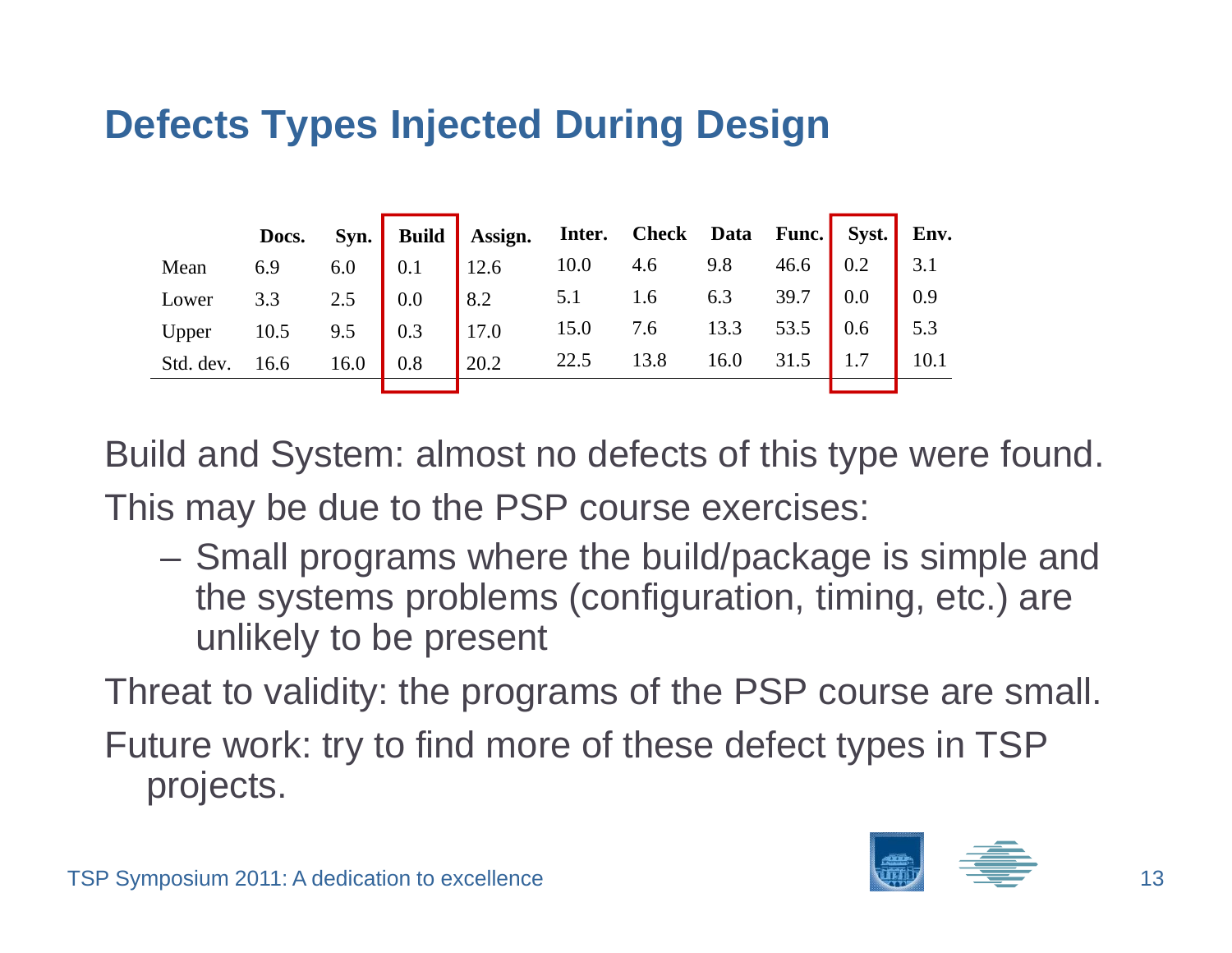### **Defects Types Injected During Design (2)**

|           | Docs. | Syn. | <b>Build</b> | Assign. |      | Inter.   Check   Data |      | Func. | Syst. | Env. |
|-----------|-------|------|--------------|---------|------|-----------------------|------|-------|-------|------|
| Mean      | 6.9   | 6.0  |              | 12.6    | 10.0 | 4.6                   | 9.8  | 46.6  | 0.2   |      |
| Lower     | 3.3   | 2.5  | 0.0          | 8.2     | 5.1  | 1.6                   | 6.3  | 39.7  | 0.0   | 0.9  |
| Upper     | 10.5  | 9.5  | 0.3          | 17.0    | 15.0 | 7.6                   | 13.3 | 53.5  | 0.6   | 5.3  |
| Std. dev. | 16.6  | 16.0 | 0.8          | 20.2    | 22.5 | 13.8                  | 16.0 | 31.5  |       | 10.1 |
|           |       |      |              |         |      |                       |      |       |       |      |

Documentation, Syntax, Assignment, Interface, Checking, Data, and Environment: few defects of these types were found.

Defects of these types were injected (from 3.1% to 12.6%).

Most of the remaining defect types (except Function) are in this category.

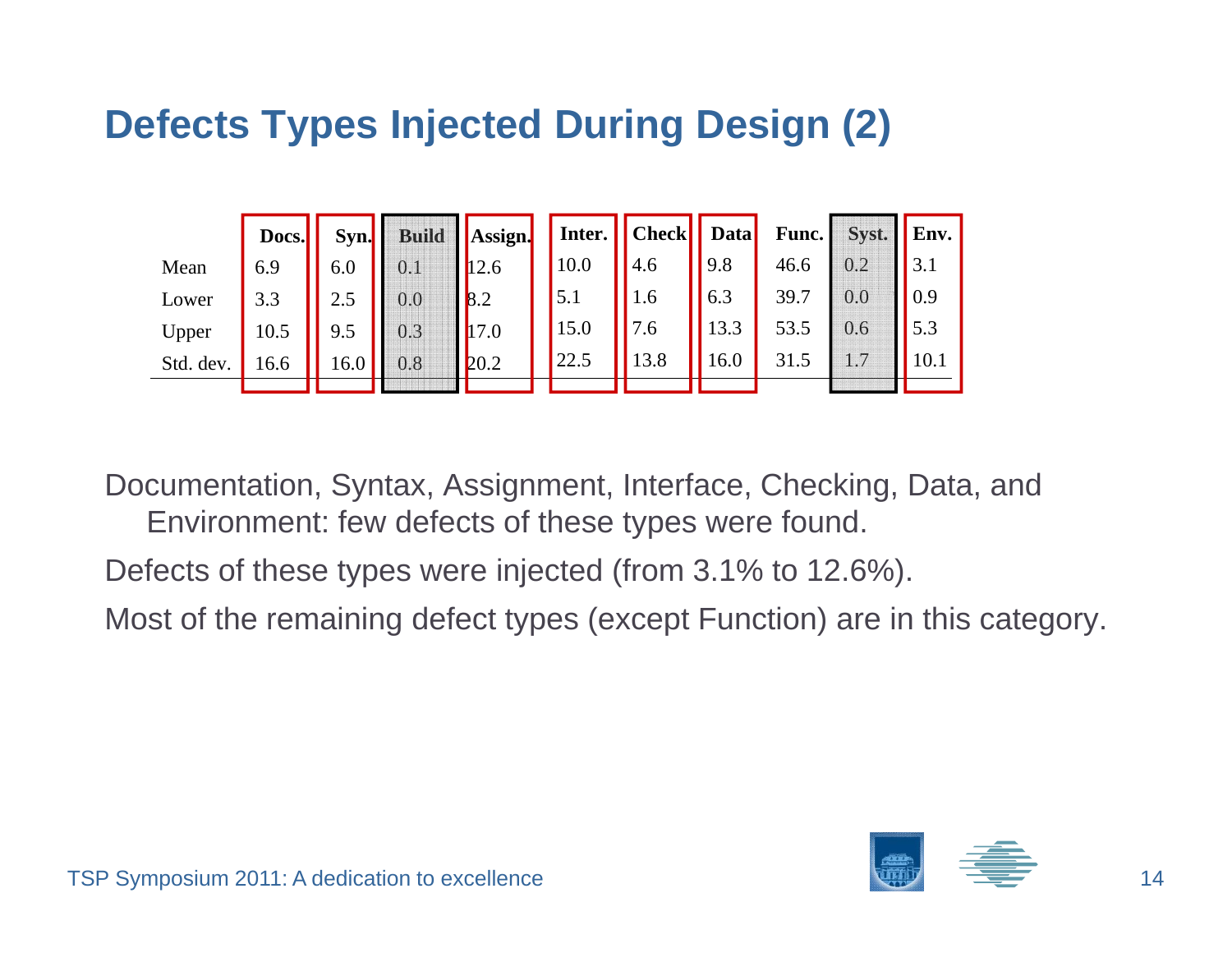## **Defects Types Injected During Design (3)**

|           | Docs. | Syn. | <b>Build</b> | Assign. |      | Inter. Check Data |      | <b>Func</b> | Syst. | Env. |
|-----------|-------|------|--------------|---------|------|-------------------|------|-------------|-------|------|
| Mean      | 6.9   | 6.0  | 0.1          | 12.6    | 10.0 | 4.6               | 9.8  | 46.6        | 0.2   | 3.1  |
| Lower     | 3.3   | 2.5  | $0.0\,$      | 8.2     | 5.1  | 1.6               | 6.3  | 39.7        | 0.0   | 0.9  |
| Upper     | 10.5  | 9.5  | 0.3          | 17.0    | 15.0 | 7.6               | 13.3 | 53.5        |       | 5.3  |
| Std. dev. | 16.6  | 16.0 | 0.8          | 20.2    | 22.5 | 13.8              | 16.0 | 31          |       | 10.1 |
|           |       |      |              |         |      |                   |      |             |       |      |

Function: many defects of this type were found.

Only defects of type Function were in this category.

46.6% of all the defects injected during design were Function defects.

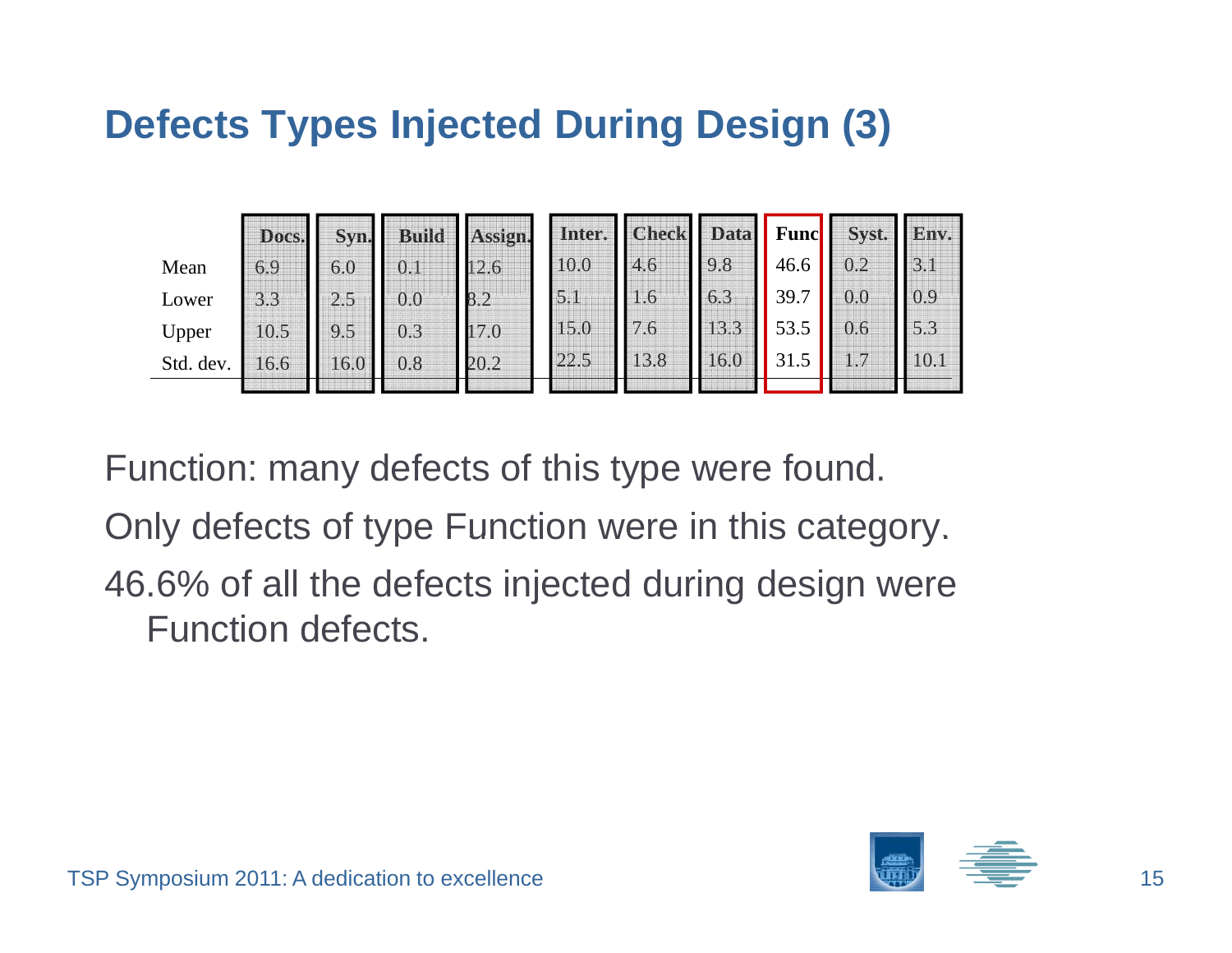# **Defects Types Injected During Design (4)**

Variability between individuals and assignments



This suggests that individuals have different behaviors.

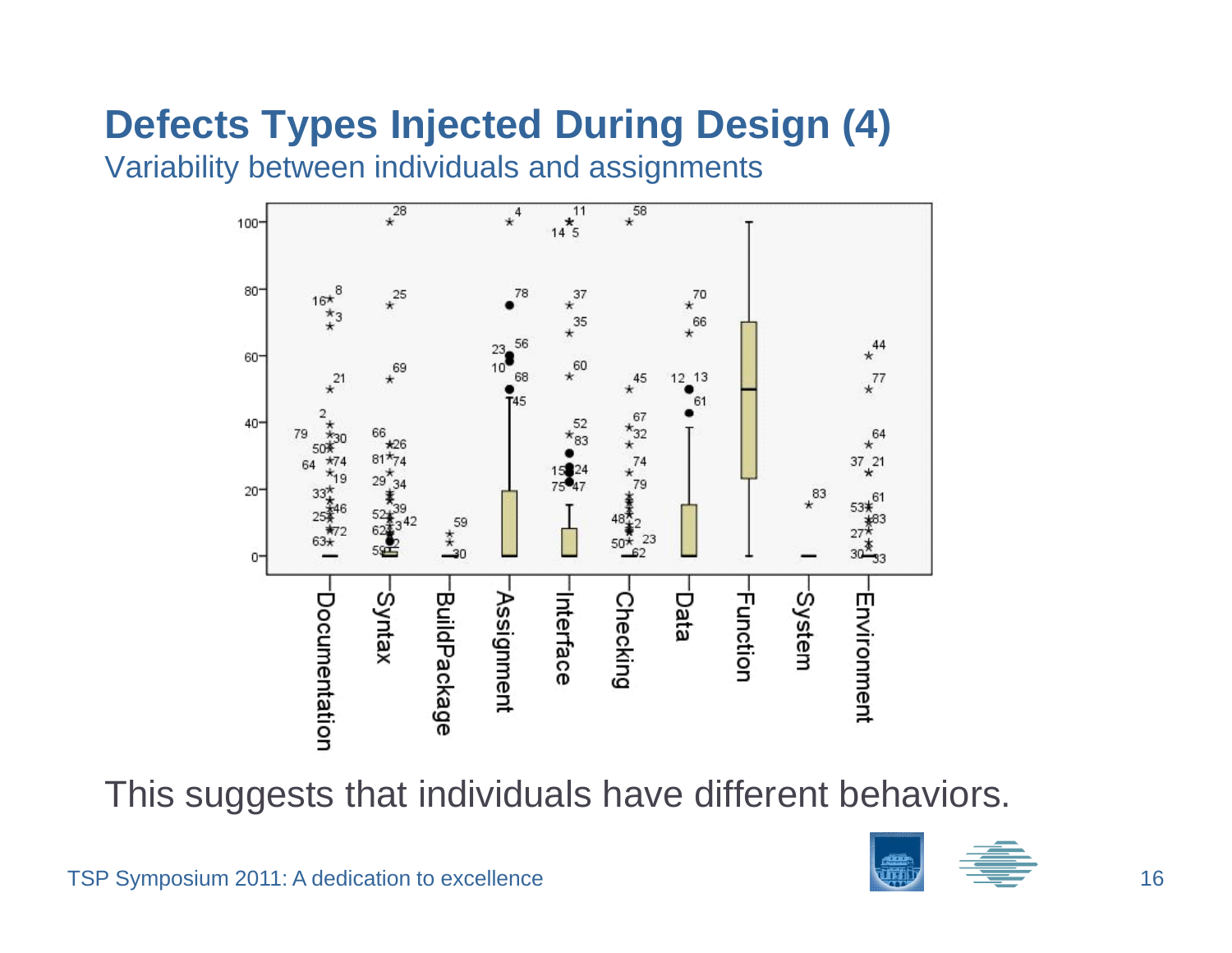#### **When Are the Defects Removed**

- For each engineer who injected Design defects, we identified the phases in which the engineers found these defects.
- This work used a limited sample size that did not allow further analysis of removal phases.
- Future work: when we get more data, examine the removal phases based on the defect types.

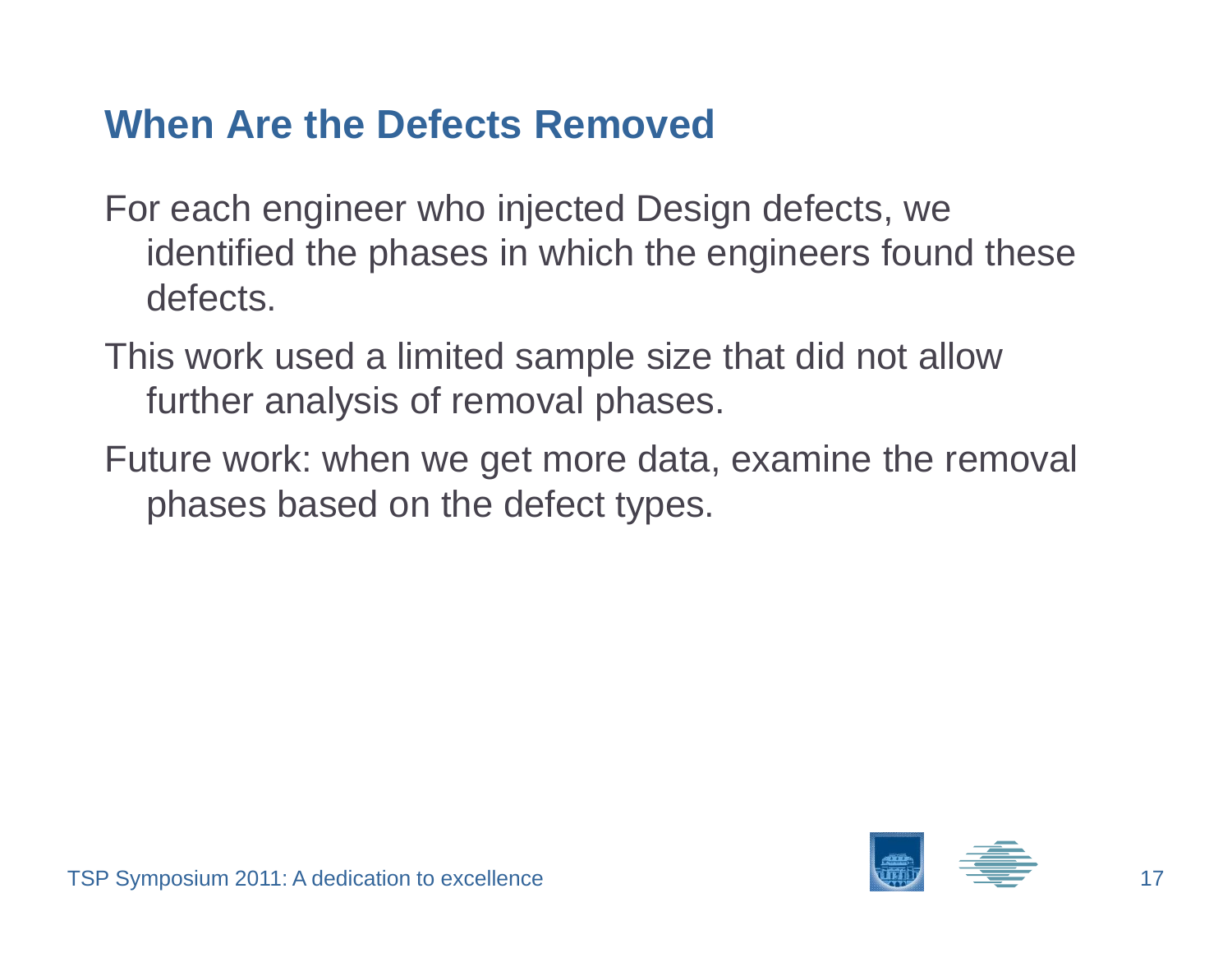### **When Are the Defects Removed (2)**

|           | <b>DLDR</b> | Code | <b>CR</b> | Comp  | UT   |
|-----------|-------------|------|-----------|-------|------|
| Mean      | 53.4        | 9.6  | 8.9       | 2.5   | 25.7 |
| Lower     | 45.8        | 5.7  | 5.2       | (0.0) | 19.3 |
| Upper     | 61.0        | 13.4 | 12.5      | 5.2   | 32.0 |
| Std. dev. | 34.8        | 17.5 | 16.7      | 12.3  | 29.2 |

Half of the defects are found early in the DLDR phase.

However, one of every four defects injected during Design escapes all phases prior to UT.

 How can we improve this? We first need to know the types of defects that escape to UT.

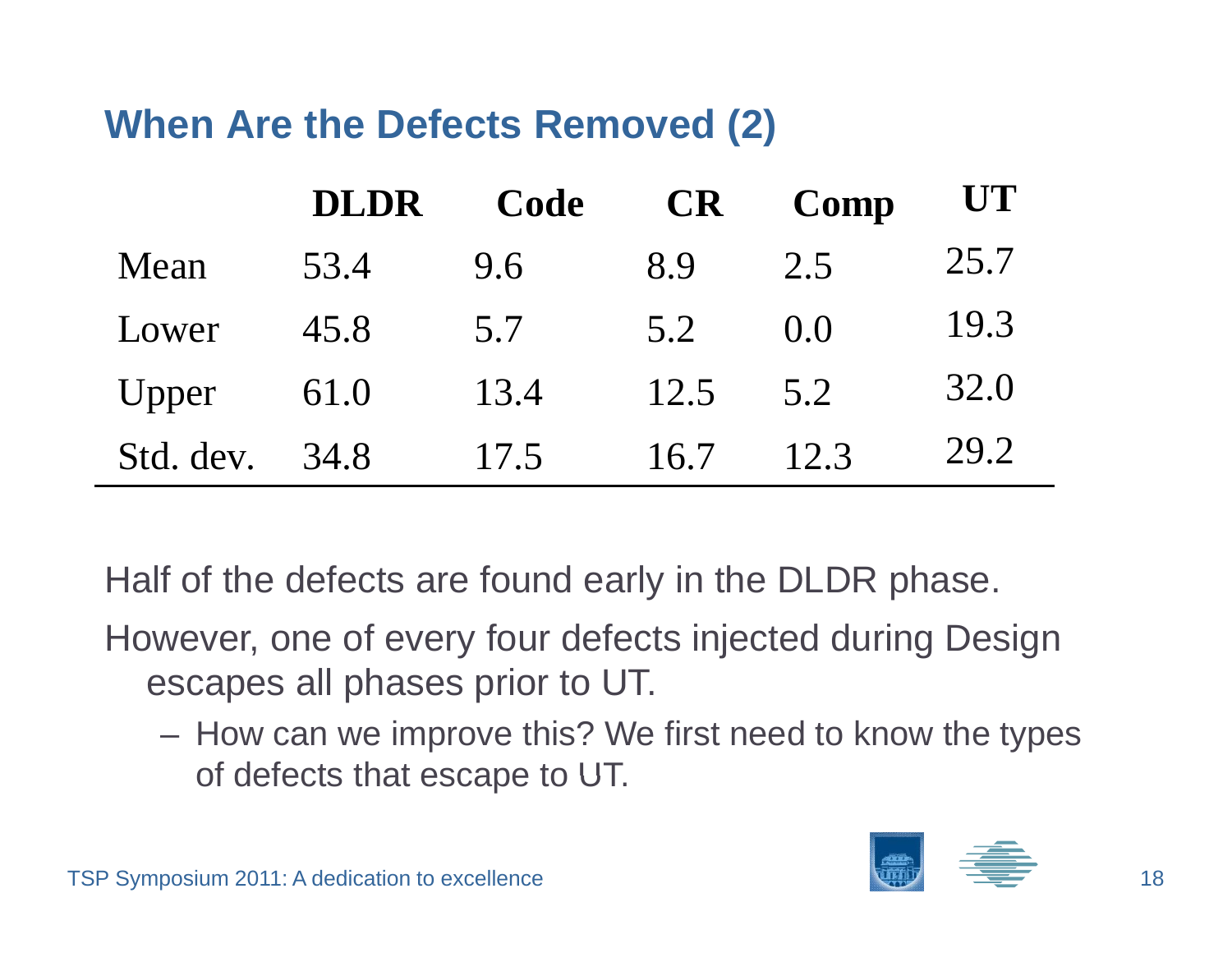#### **When Are the Defects Removed (3)**



Again we find a high variability between individuals.

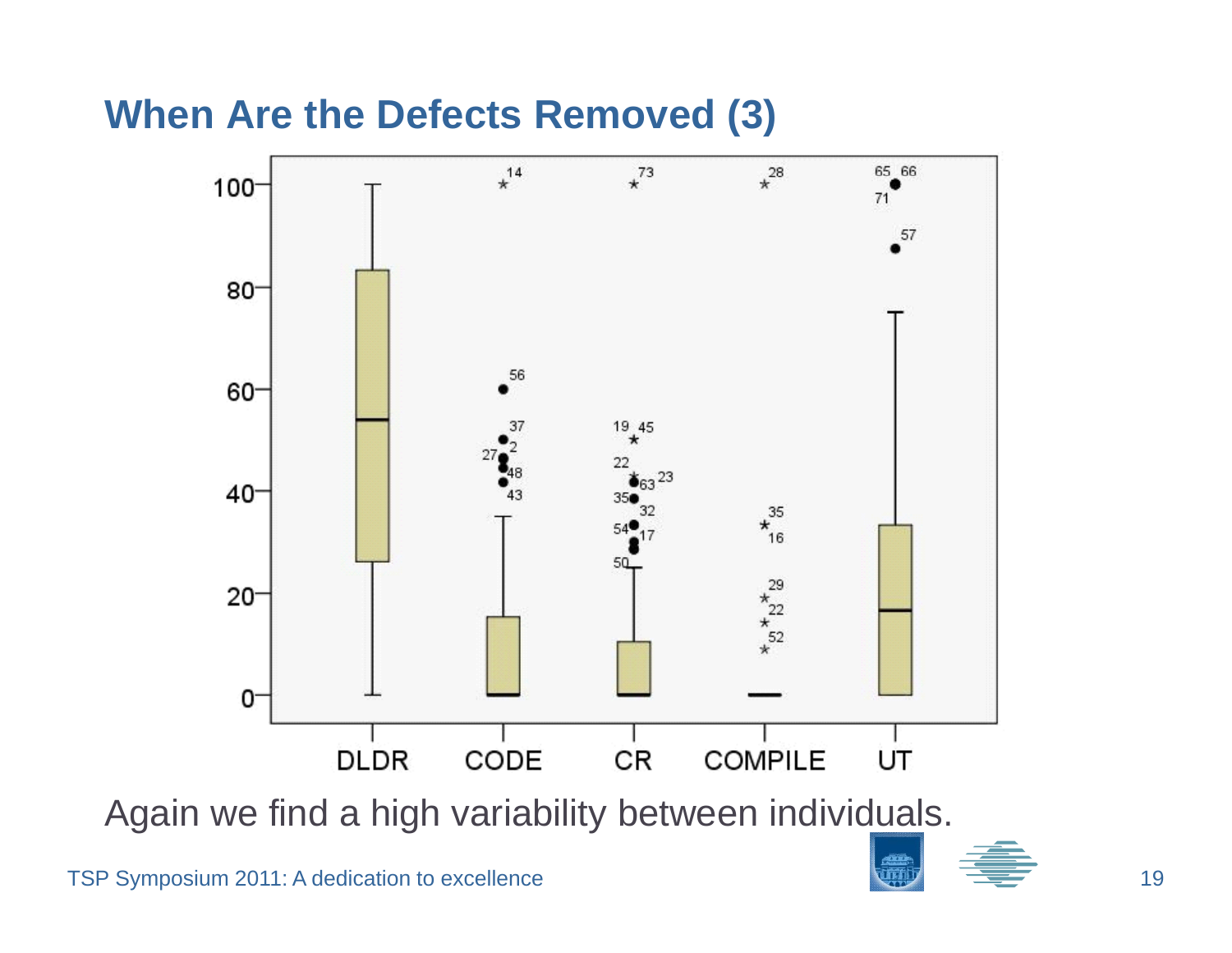#### **Cost to Remove the Defects Injected in Design**

We analyze the differences in cost segmented by:

- Removal phase
- Defect type
- It would also be interesting to segment and analyze both the removal phase and the defect type jointly.
- Unfortunately, because of limited sample size after a two dimensional segmentation, we could not perform that analysis with statistical significance.
- Future work: when we get more data, examine the segmentation in two dimensions.

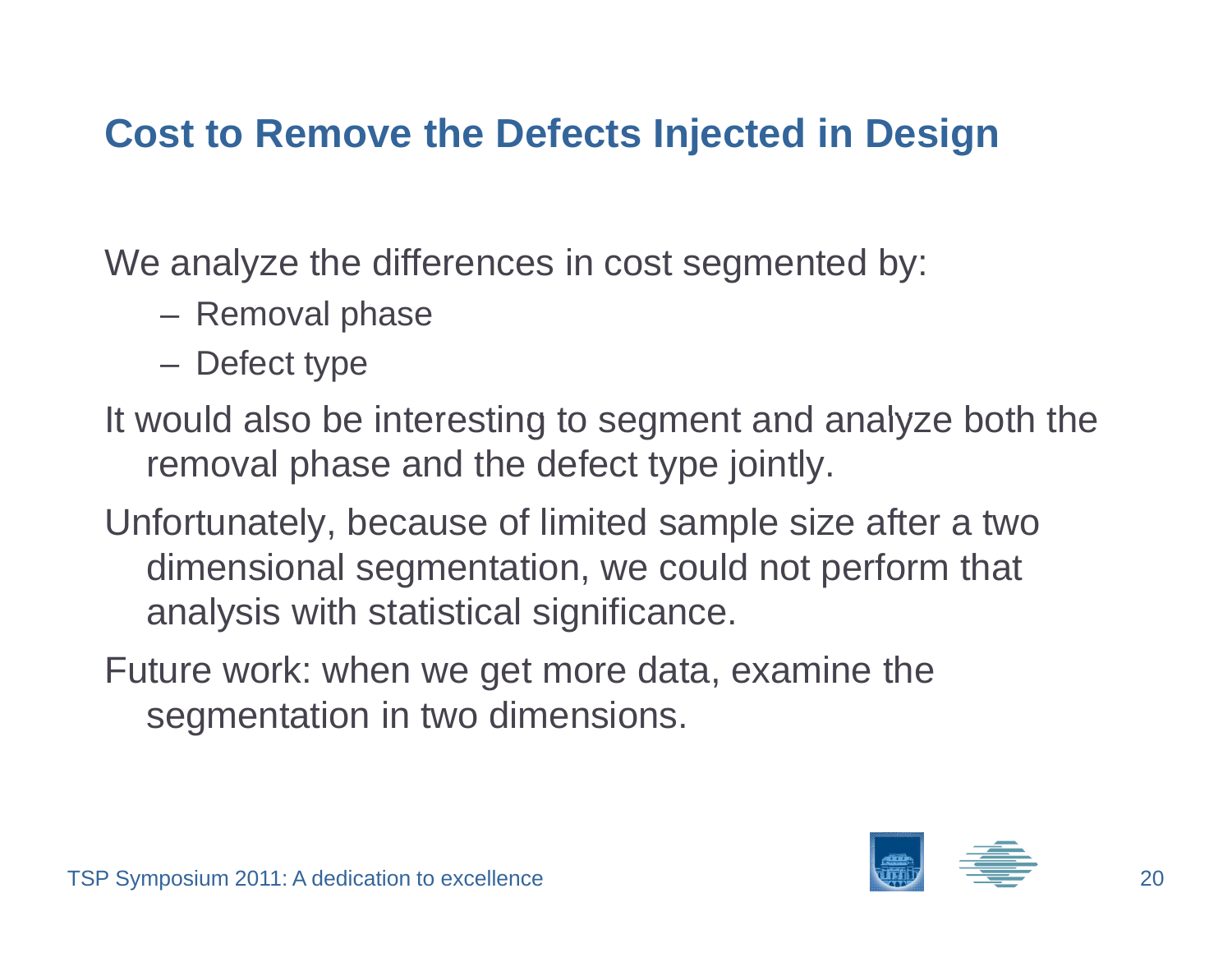#### **Cost to Remove Defects Segmented by Phase**

For each engineer, we calculated the average task time to removing a design defect in each of the different phases. Because some engineers did not remove design defects in one or more phases, our sample size varied by phase. We excluded the cost of finding design defects in the Compile phase because we had insufficient data for that phase.

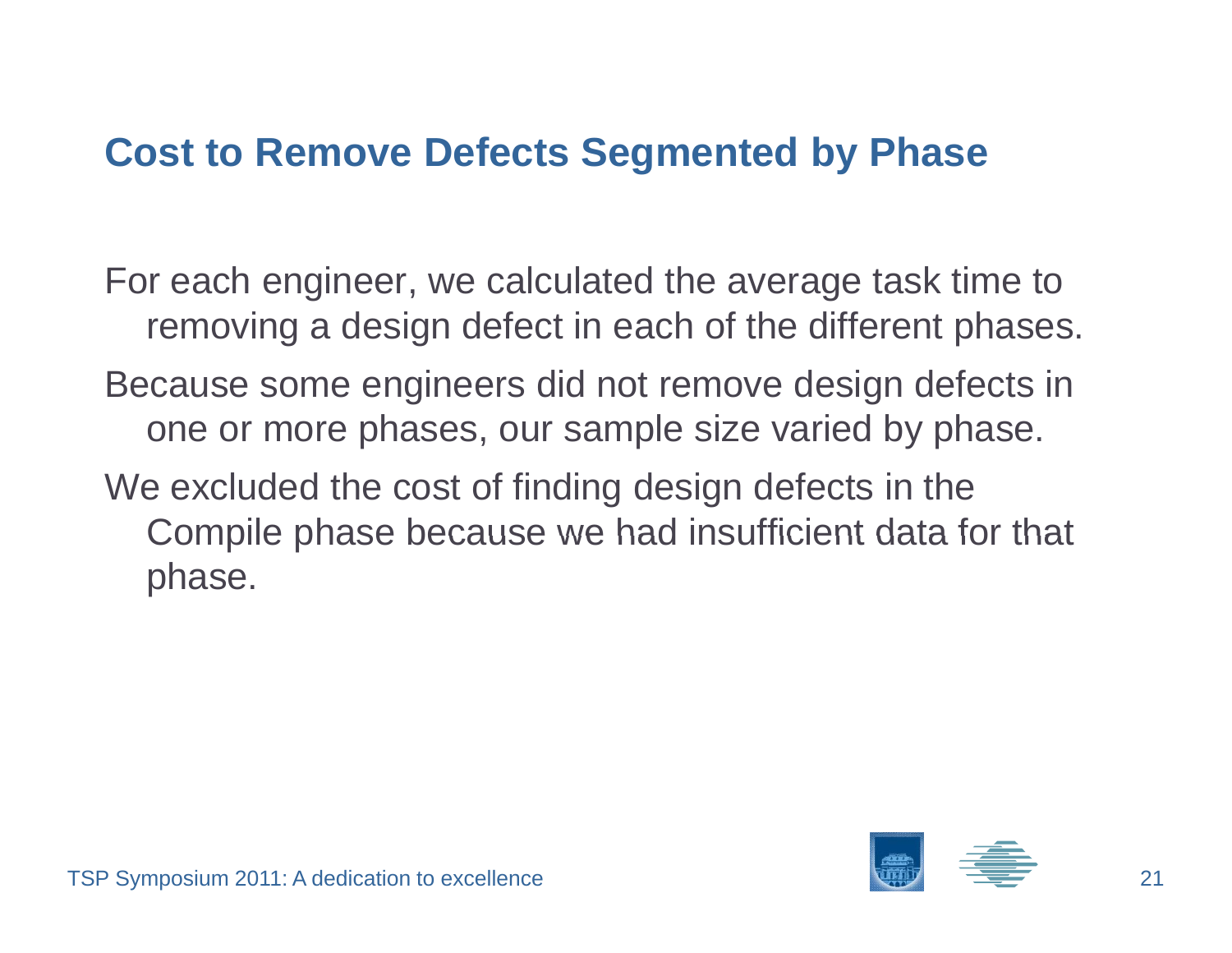**Cost to Remove Defects Segmented by Phase (2)**

|           | <b>DLDR</b> | <b>CODE</b> | <b>CR</b> | UT   |
|-----------|-------------|-------------|-----------|------|
| Mean      | 5.3         | 5.1         | 4.2       | 23.0 |
| Lower     | 3.7         | 2.5         | 2.6       | 11.6 |
| Upper     | 6.9         | 7.6         | 5.7       | 34.3 |
| Std. dev. | 6.6         | 6.7         | 4.1       | 42.0 |

Cost (in minutes) of "find and fix find  $\mathrm{^{\prime\prime}}$  defects injected during design segmented by removal phase



TSP Symposium 2011: A dedication to excellence 22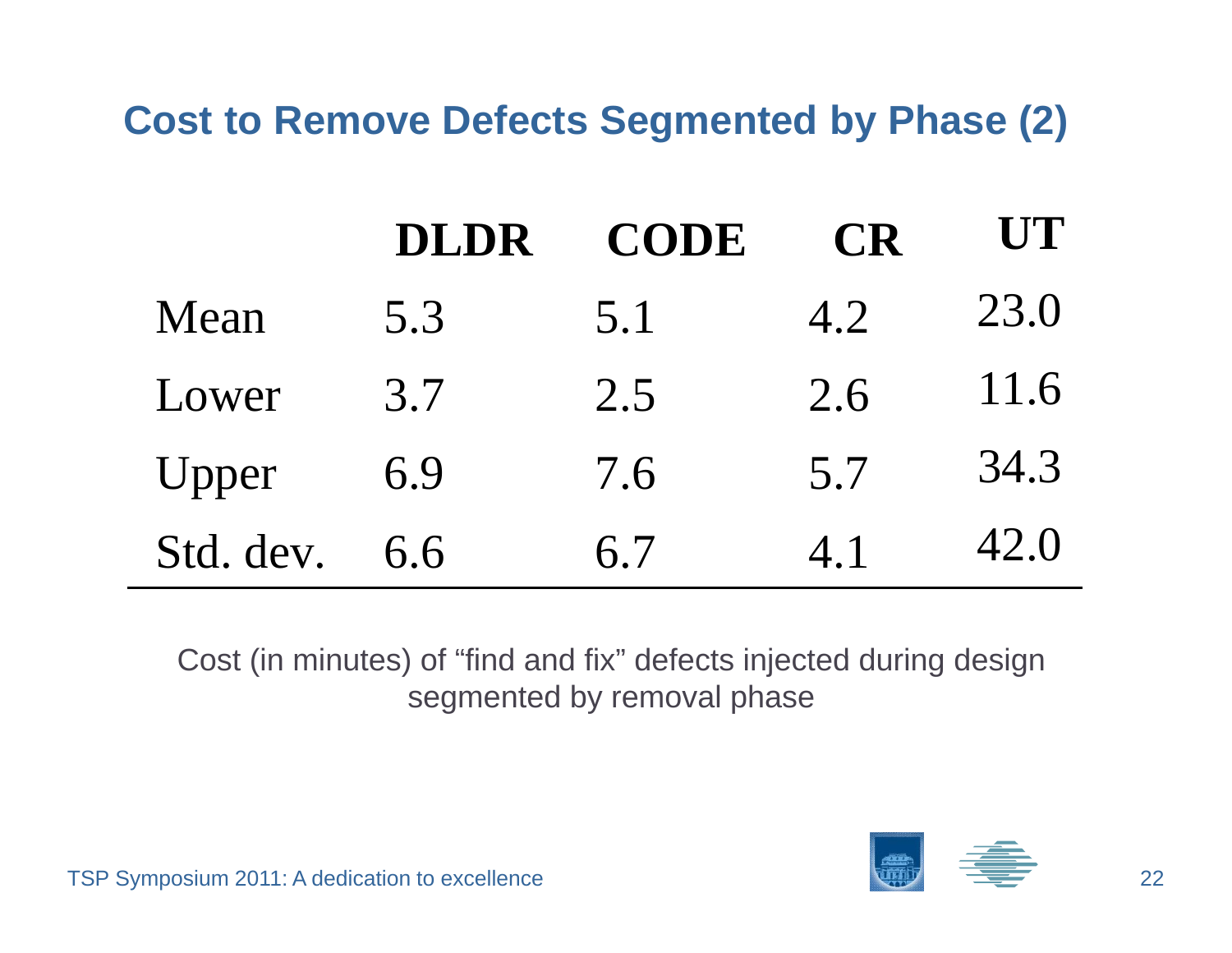# **Cost to Remove Defects Segmented by Phase (3)**

The cost remained almost constant during DLDR, Code, and CR.

- We expected an increased defect find and fix cost in each phase.
- The design defects that are removed during DLDR cost approximately the same as removing the ones that escape from Design into Code and those that escape from Design into CR.
- $-$  However, we are calculating phase removal costs with different defects.

Unit Test cost are almost five times higher that DLDR costs.

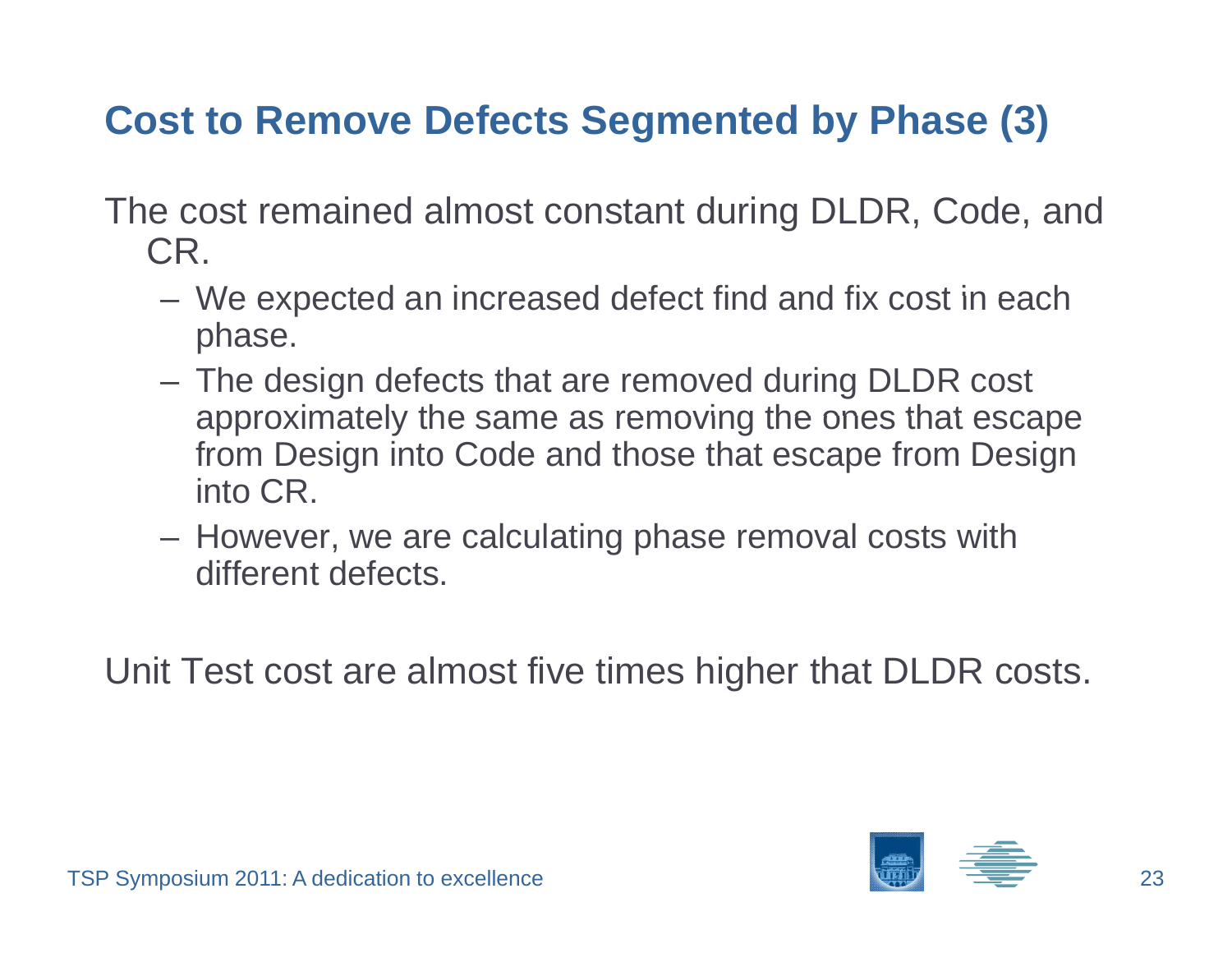#### **Cost to Remove Defects Segmented by Type**

|           | Docs. | Syn. | Assign. | Inter. | <b>Check</b> | Data | Func. | Env. |
|-----------|-------|------|---------|--------|--------------|------|-------|------|
| Mean      | 5.6   | 4.3  | 7.3     | 5.4    | 4.9          |      | 9.3   | 10.5 |
| Lower     | 3.6   | 1.8  | 1.9     | 2.5    | 2.2          | 2.2  | 6.9   | 3.0  |
| Upper     | 7.6   | 6.7  | 12.7    | 8.2    | 7.5          | 19.8 |       | 17.9 |
| Std. dev. | 4.1   | 3.7  | 16.3    | 7.3    | 5.2          | 25.6 |       | 11.7 |
|           |       |      |         |        |              |      |       |      |

Cost (in minutes) of find and fix defects injected during design segmented by type

Not enough data to present Build/Package or System defects.

Three clearly different groups:

- Group 1: approximately 5 minutes cost (Documentation, Syntax, Interface, Checking)

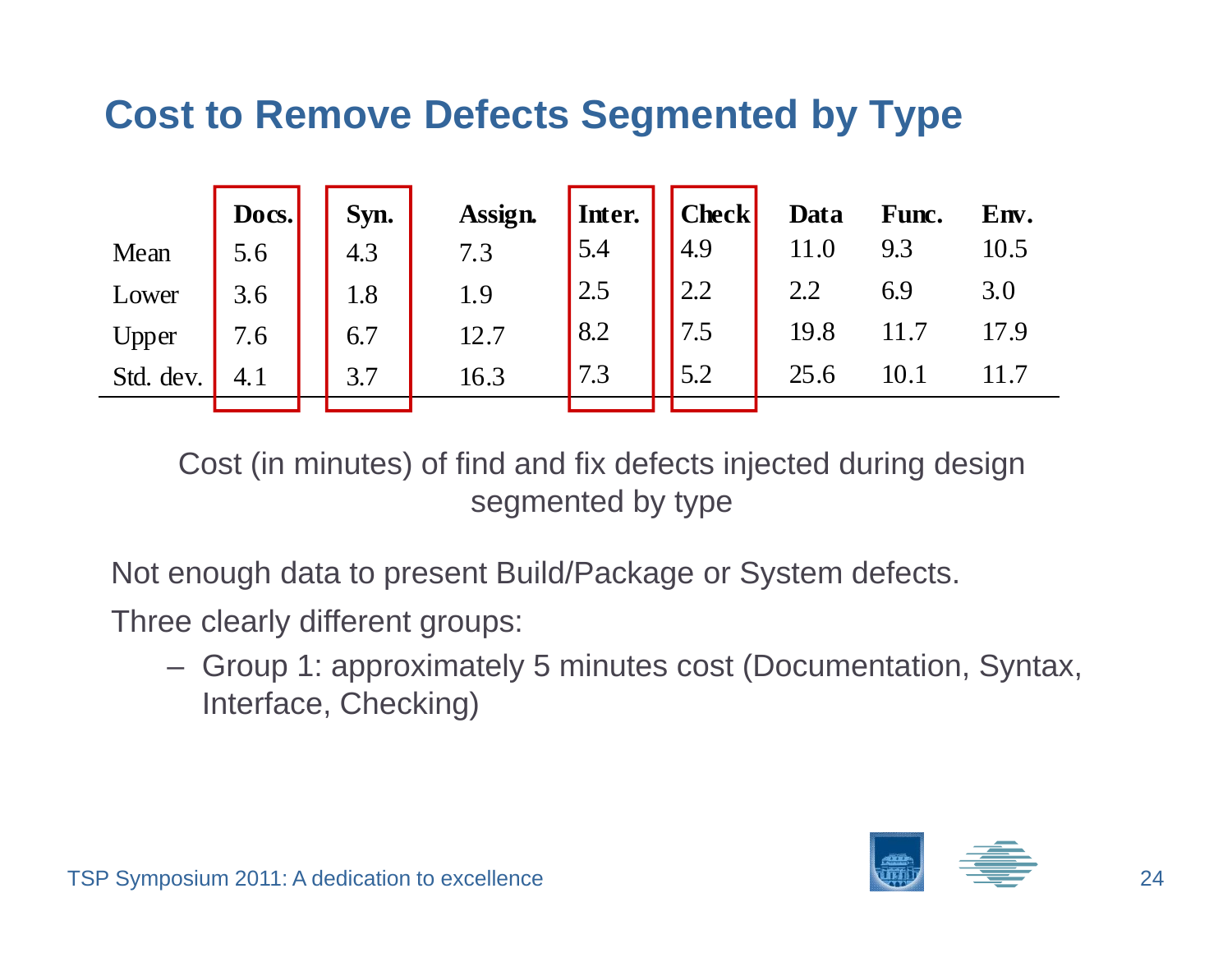#### **Cost to Remove Defects Segmented by Type (2)**

|           | Docs. | Syn. | <b>Assign</b> | Inter. | <b>Check</b> | Data | Func. | Env. |
|-----------|-------|------|---------------|--------|--------------|------|-------|------|
| Mean      | 5.6   | 4.3  | 7.3           | 5.4    | 4.9          | 11.0 | 9.3   | 10.5 |
| Lower     | 3.6   | 1.8  | 1.9           | 2.5    | 2.2          | 2.2  | 6.9   | 3.0  |
| Upper     | 7.6   | 6.7  | 12.7          | 8.2    | 7.5          | 19.8 |       |      |
| Std. dev. |       | 3.7  | 16.3          | 7.3    | 5.2          | 25.6 |       |      |

Cost (in minutes) of find and fix defects injected during design segmented by type

Not enough data to present Build/Package or System defects.

Three clearly different groups:

- Group 1: approximately 5 minutes cost (Documentation, Syntax, Interface, Checking)
- Group 2: a group only with Assignment defects

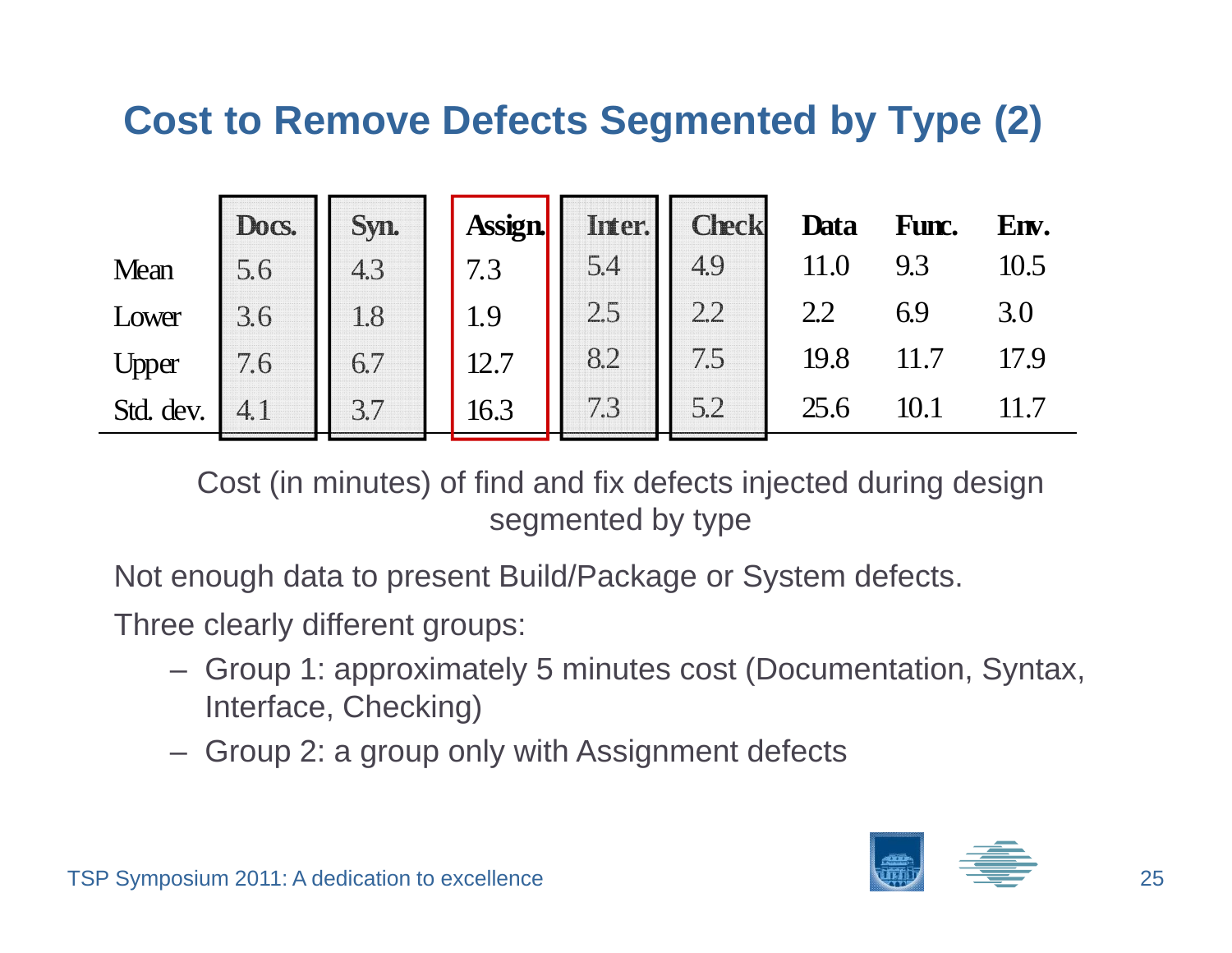# **Cost to Remove Defects Segmented by Type (3)**

|           | Docs. | Syn. | Assign | Inter. | <b>Check</b> | Data | Func. | Env. |
|-----------|-------|------|--------|--------|--------------|------|-------|------|
| Mean      | 5.6   | 4.3  |        | 5.4    | 4.9          | 11.0 | 9.3   | 10.5 |
| Lower     | 3.6   | 1.8  | 1.9    | 2.5    | 2.2          | 2.2  | 6.9   | 3.0  |
| Upper     | 7.6   | 6.7  | 12.7   | 8.2    | 7.5          | 19.8 |       | 17.9 |
| Std. dev. | 4.1   | 3.7  | 16.3   | 7.3    | 5.2          | 25.6 | 10.1  |      |

Cost (in minutes) of find and fix defects injected during design segmented by type

Not enough data to present Build/Package or System defects.

Three clearly different groups:

- Group 1: approximately 5 minutes cost (Documentation, Syntax, Interface, Checking)
- Group 2: a group only with Assignment defects
- Group 3: approximately 10 minutes cost (Data, Functi – Group 3: approximately 10 minutes cost (Data, Function, Environment)

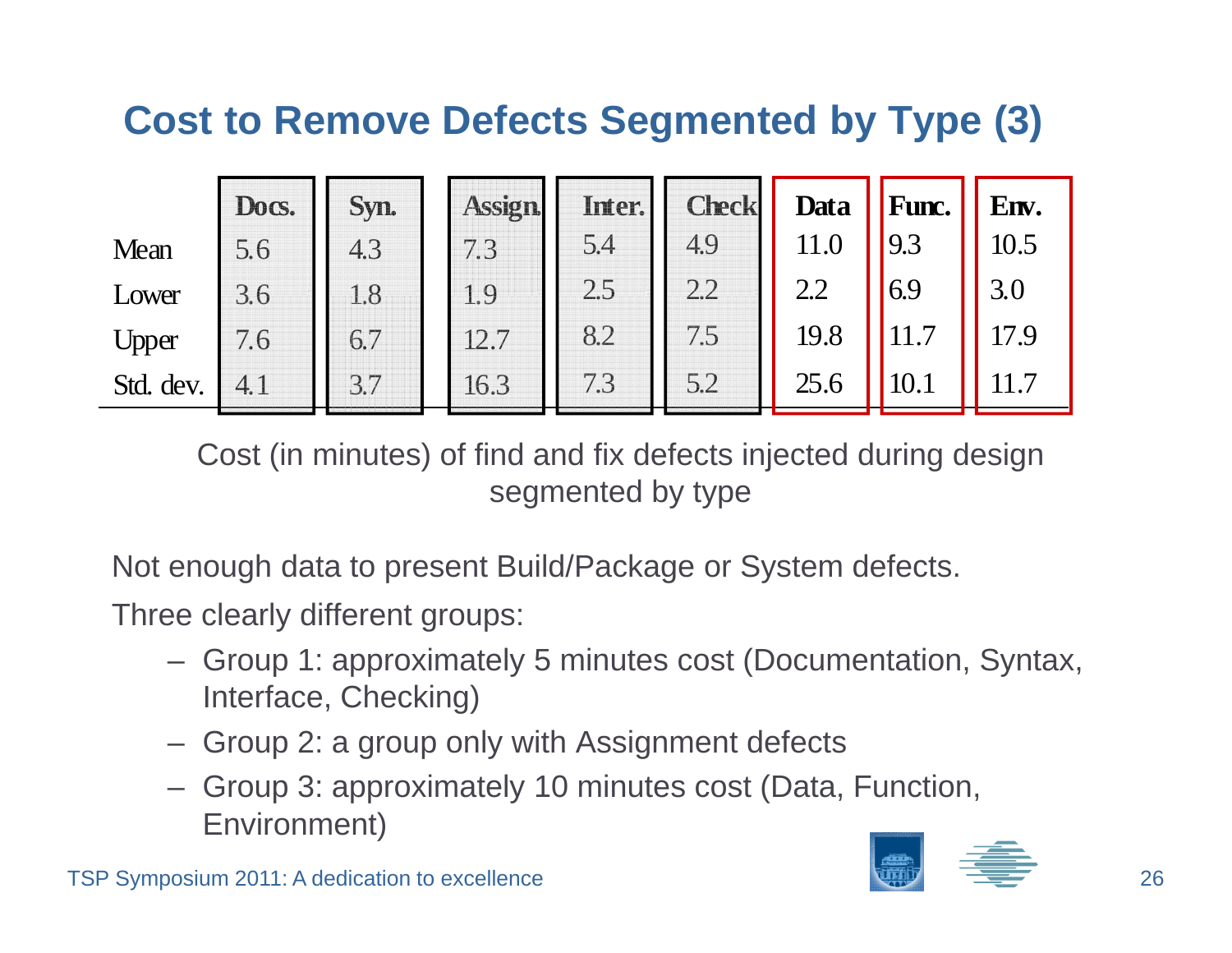### **Using Data for Planning**

Suppose we developed a program in which we injected 100 defects during design

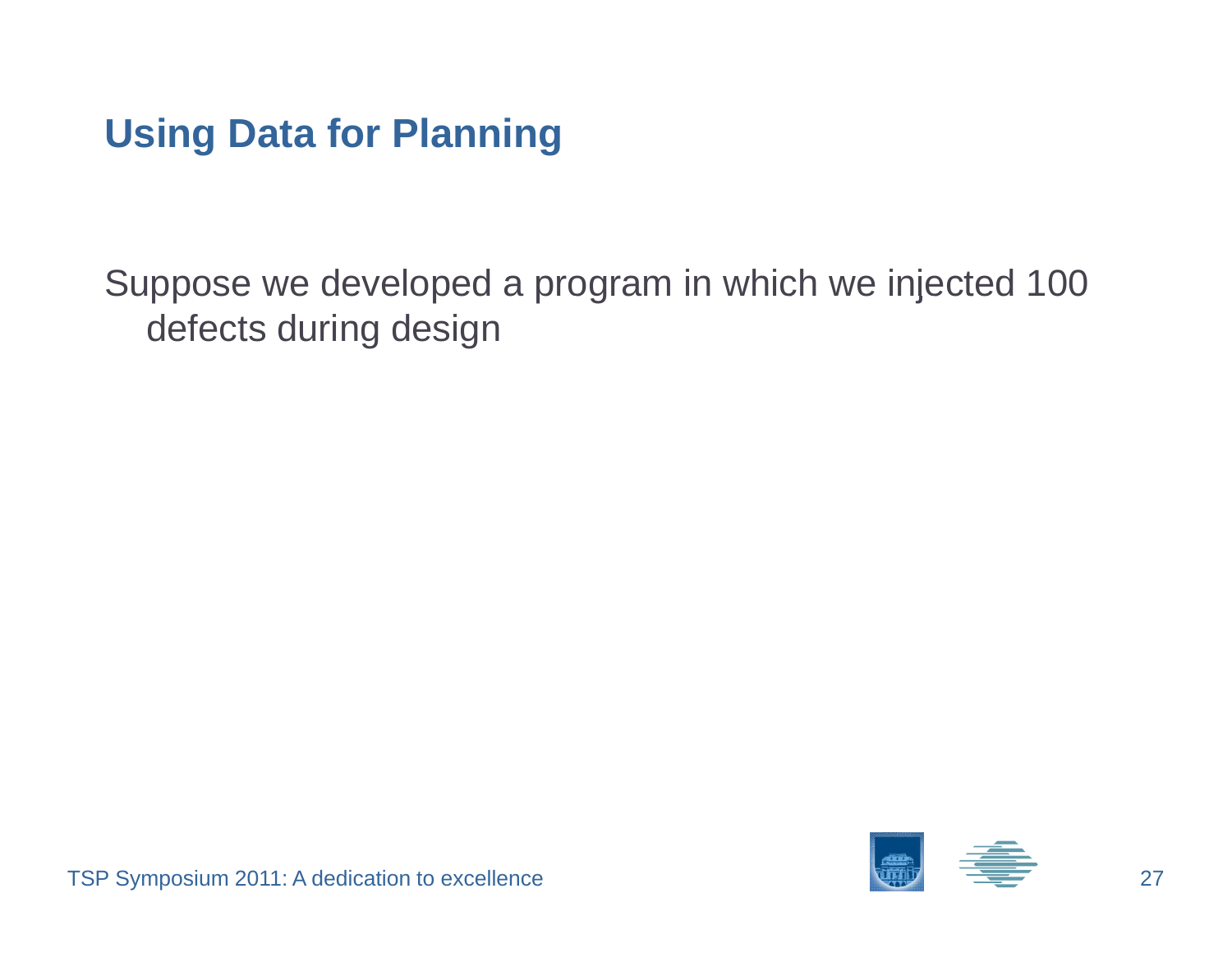# **Using Data for Planning (2)**

100 defects injected during design

- We will find 53 in DLDR, 10 in Code, 9 in CR, 2 in Compile and 26 in UT
- Using the average cost of find and fix by phase (we assume 1 minute in Compile) we have:



- We will use 598 minutes to find and fix the 26 defects that escapes all the other phases
- This represents the 61% of the total time of removing the defects injected during desi g n

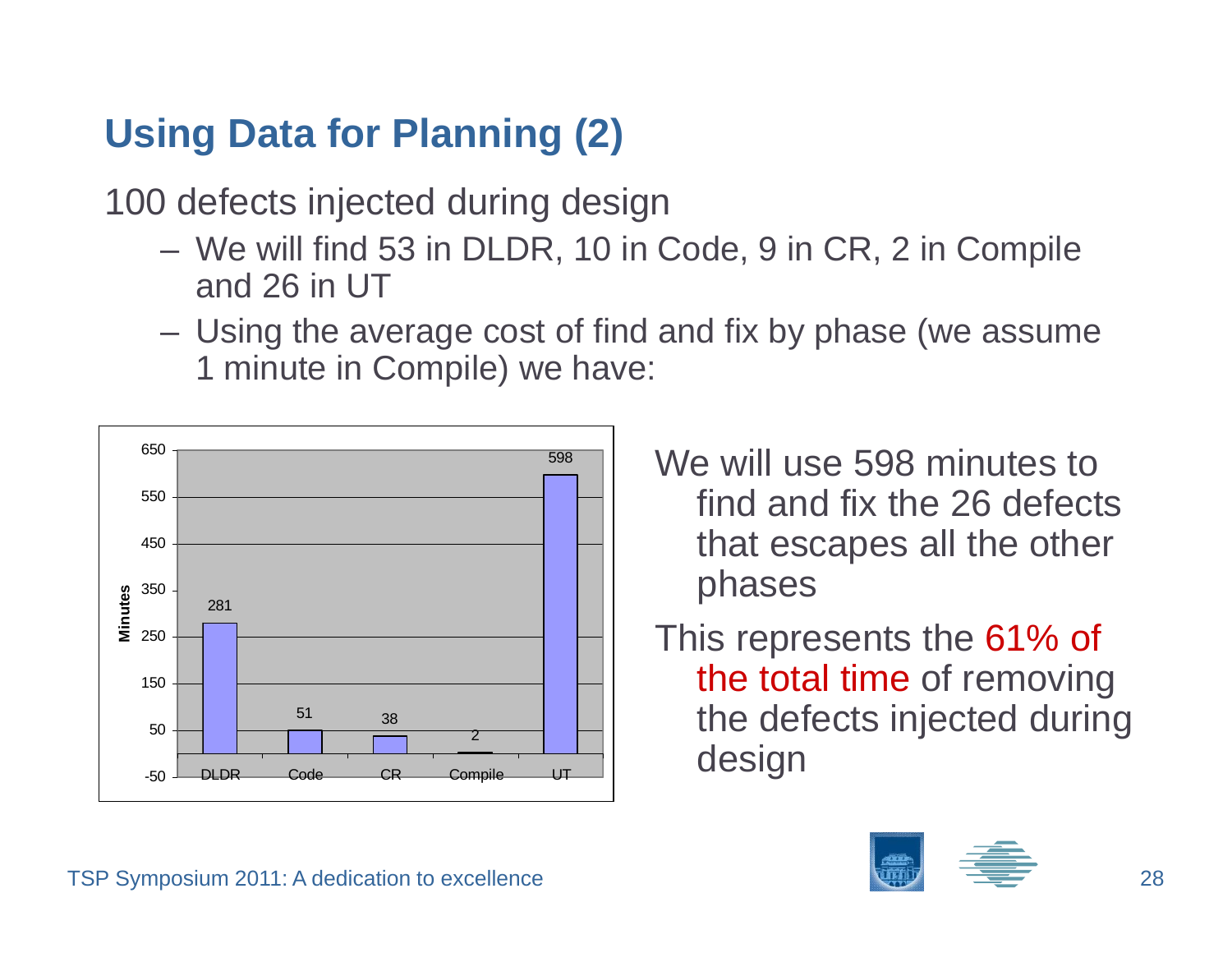# **Conclusions**

(We observe a high variability between individuals and assignments)

Function type are the most common design defects (46%)

- Function type defects are in the most costly find and fix group. (Data and Environment are also in this group)
- Half of the defects injected in design are found early, in the process DLDR phase
- 25% of the design defects escape to UT.
- Phases prior to UT have similar defect find and fix costs
- Defects are 5 time more expensive to find and fix in UT than in the earlier PSP phases.

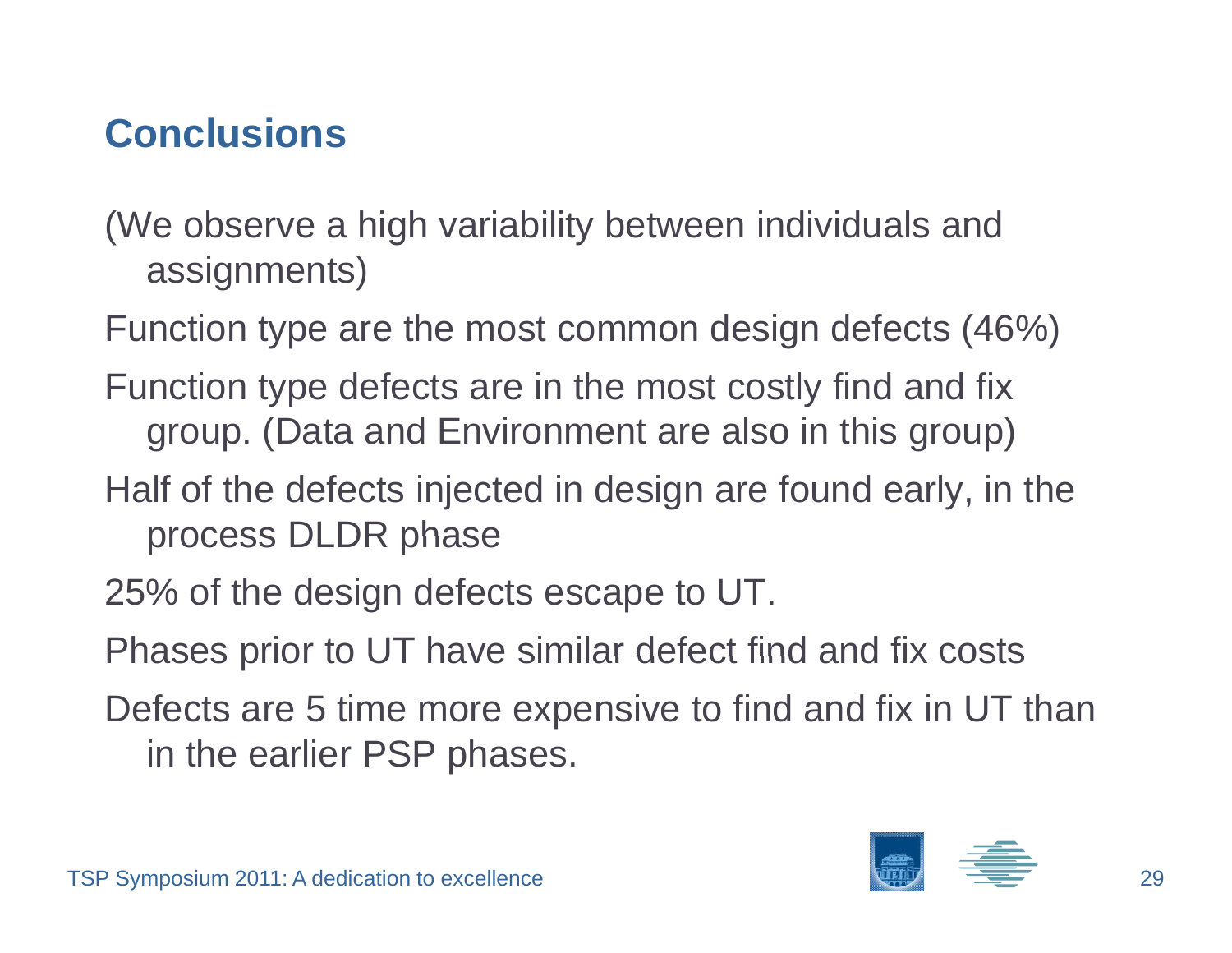#### **Future work**

Future work was mentioned during the presentation

The most important things we are planning to do is:

- Repeat the analysis with more data
- $-$  Include an equal analysis to defects injected during coding

We hope that this new analysis will enable us to analyze improvement opportunities to achieve better process yields